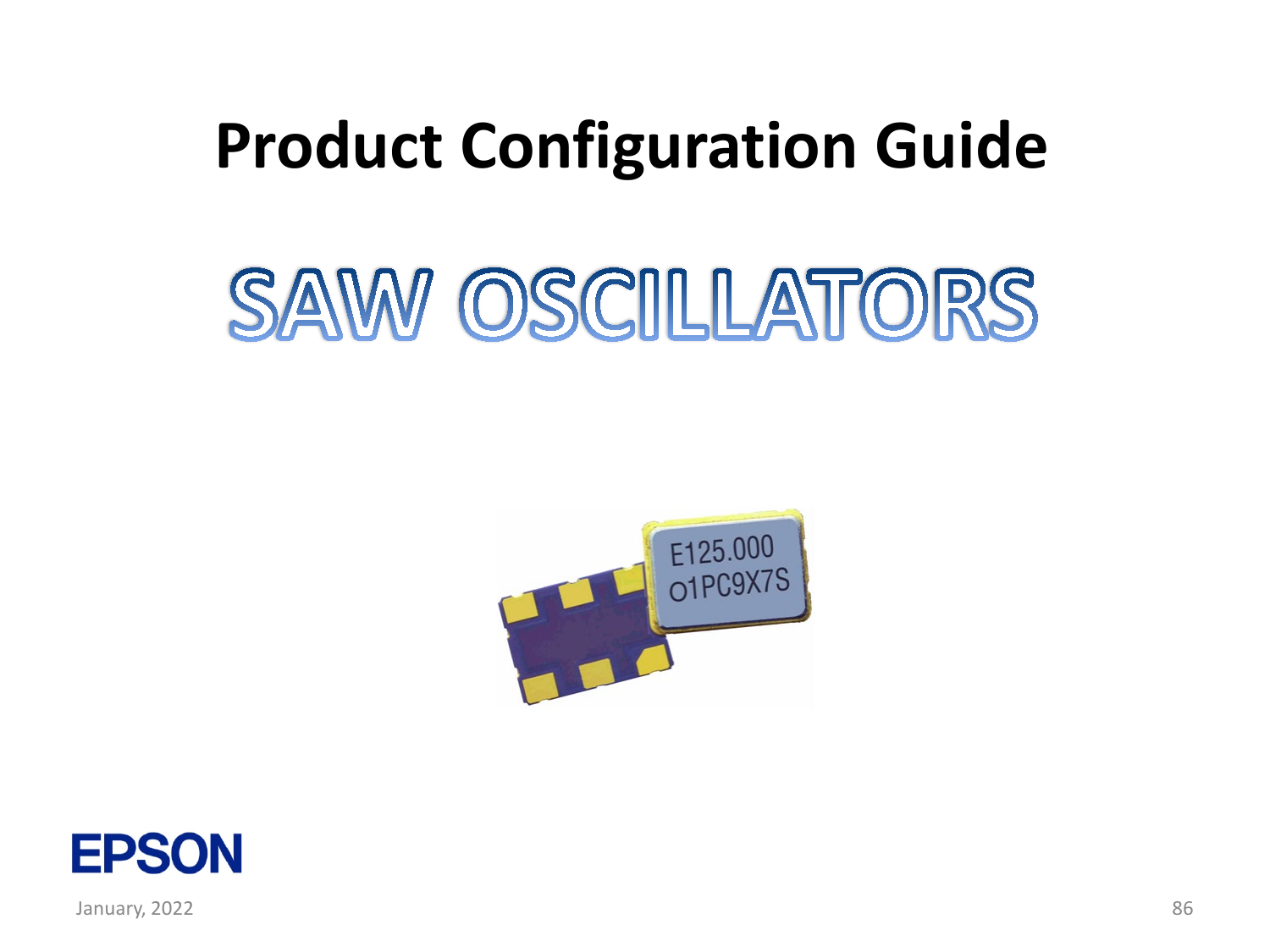

### **Crystal Oscillators – Low Jitter (SAW) Not Recommended**



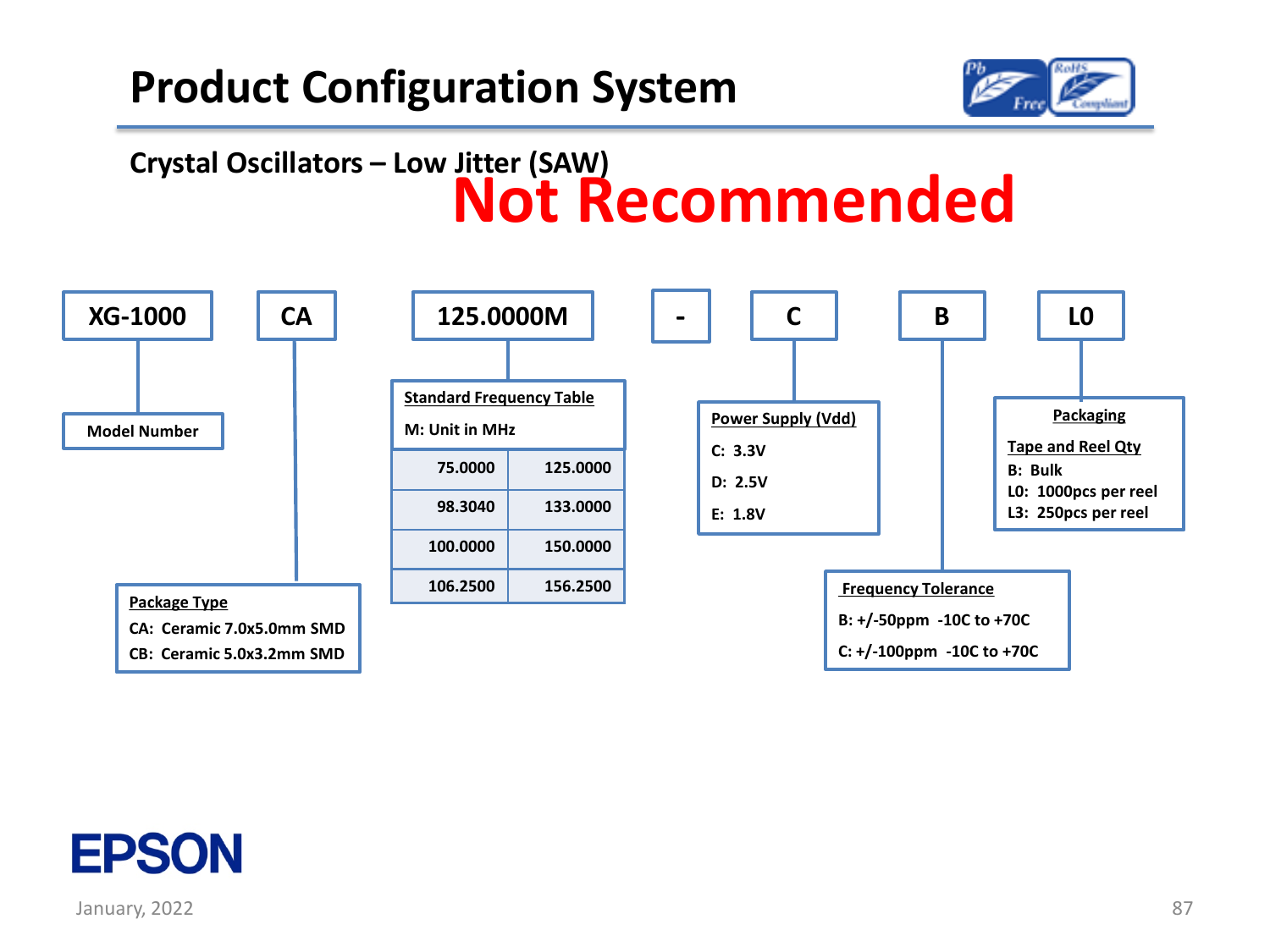

### **Crystal Oscillators – Low Jitter (SAW) Not Recommended**



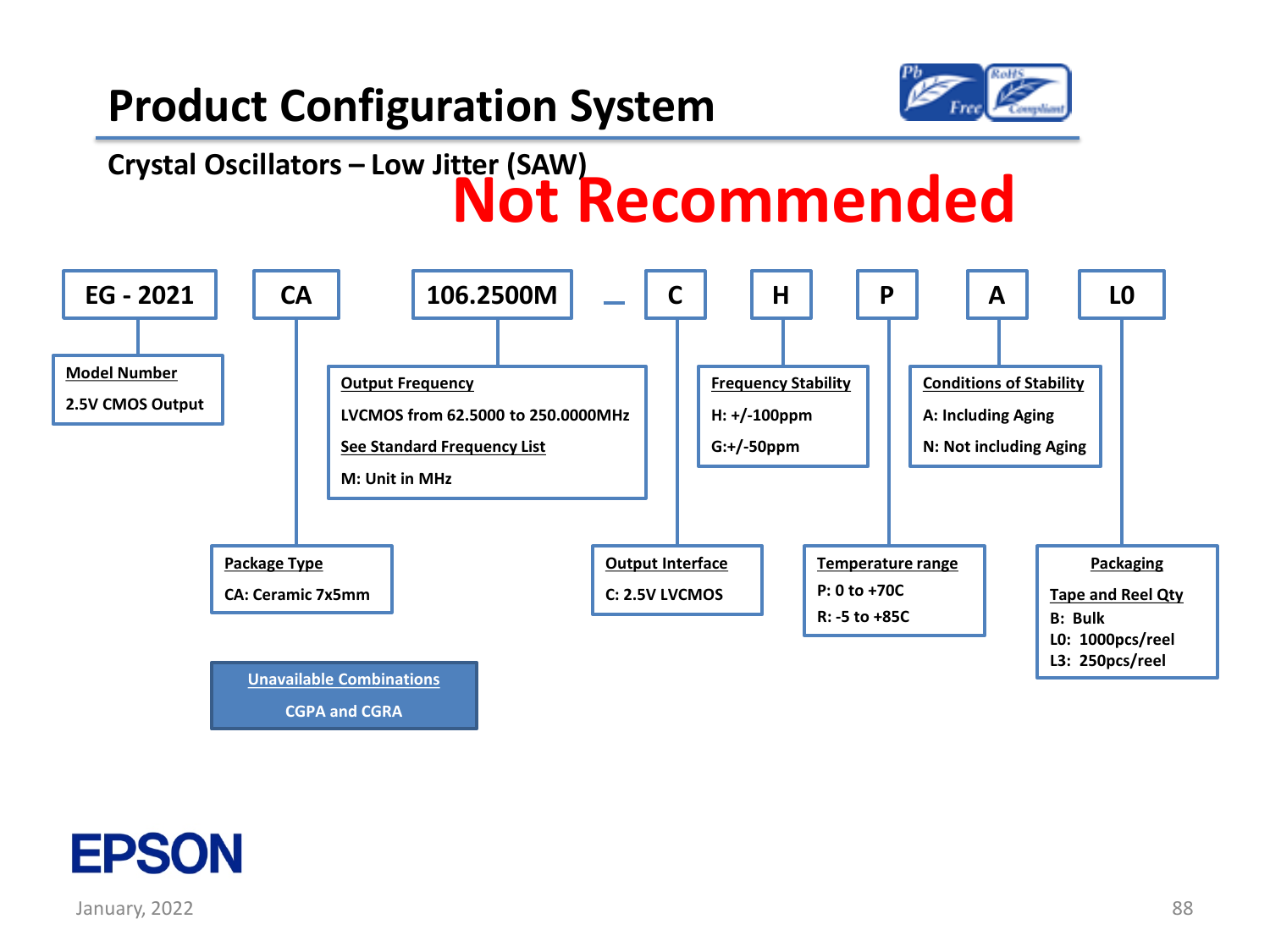**EG-2021CA (2.5V CMOS)**

| 62.5000  | 125.0000 |
|----------|----------|
| 66.5000  | 133.0000 |
| 75.0000  | 150.0000 |
| 78.1250  | 156.2500 |
| 90.0000  | 250.0000 |
| 98.3040  |          |
| 100.0000 |          |
| 106.2500 |          |
| 108.0000 |          |
| 124.4160 |          |

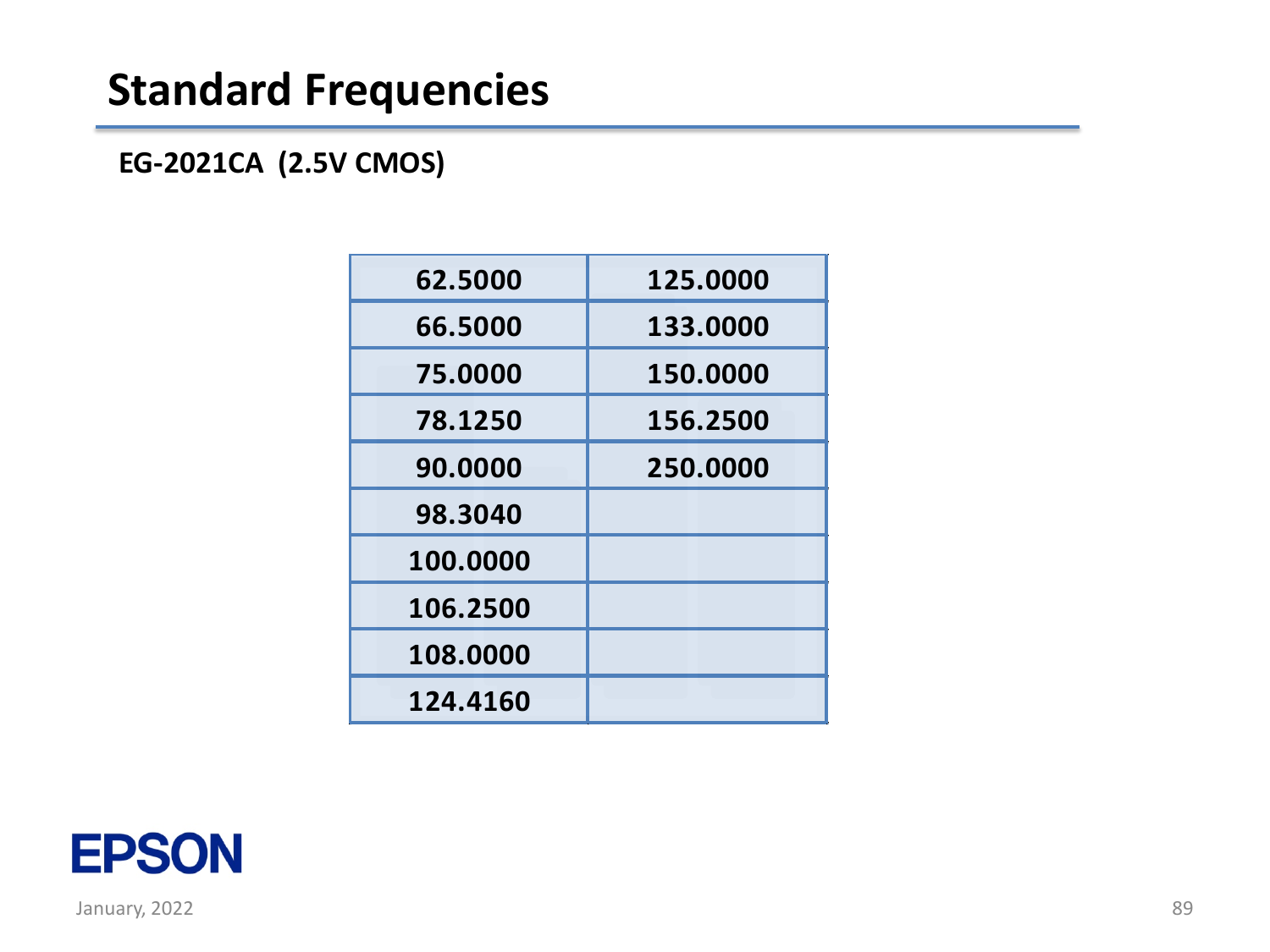





**Frequency Stability and Operating Temperature**

**H: +/-100ppm max incl 0-70C, loading, supply voltage var, reflow & 10yrs aging**

**Y: +/-100ppm incl 0-70C, loading, supply voltage var and reflow**

**Z: +/-50ppm only 0-70C and calibration. (optional)**

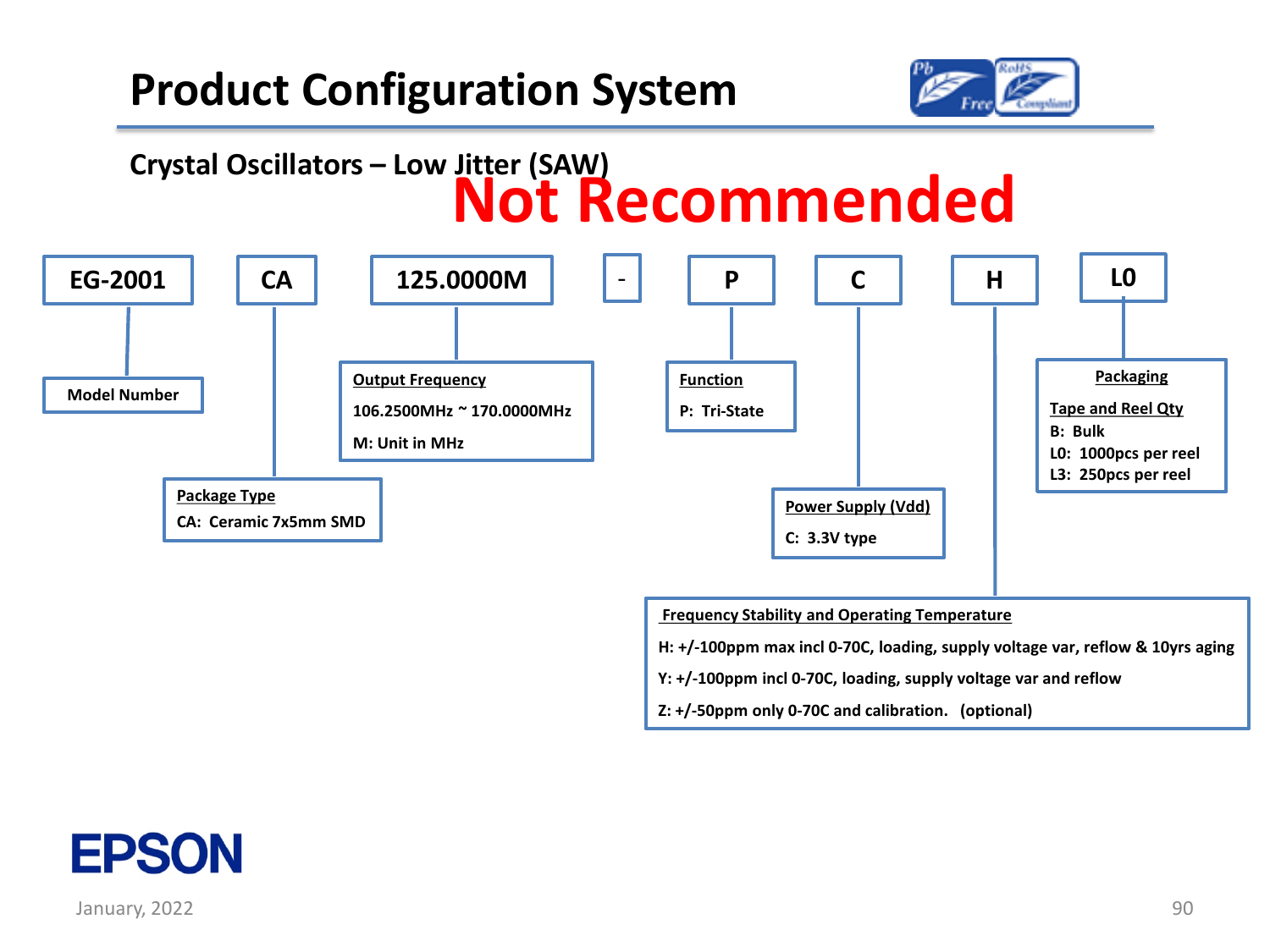### **EG-2001 (3.3V CMOS)**

| 106.2500 | 155.5200 |
|----------|----------|
| 108.0000 | 156.2500 |
| 125.0000 | 159.3750 |
| 128.0000 | 160.0000 |
| 132.8125 | 161.1328 |
| 133.0000 | 166.0000 |
| 133.3333 | 166.6285 |
| 135.0000 | 166.6667 |
| 143.0000 | 167.3316 |
| 150.0000 |          |

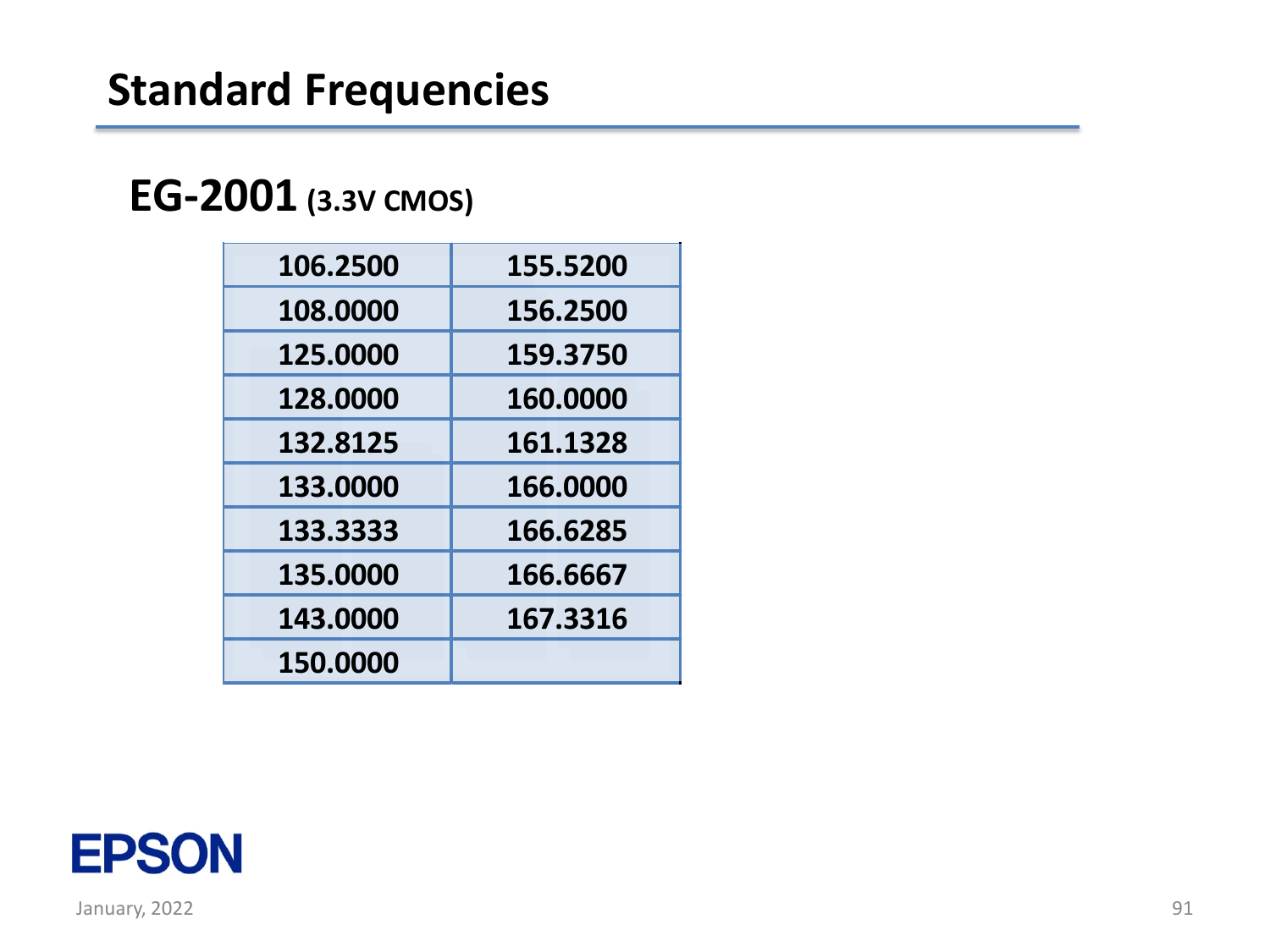

### **Crystal Oscillators – Low Jitter (SAW) Discontinued**



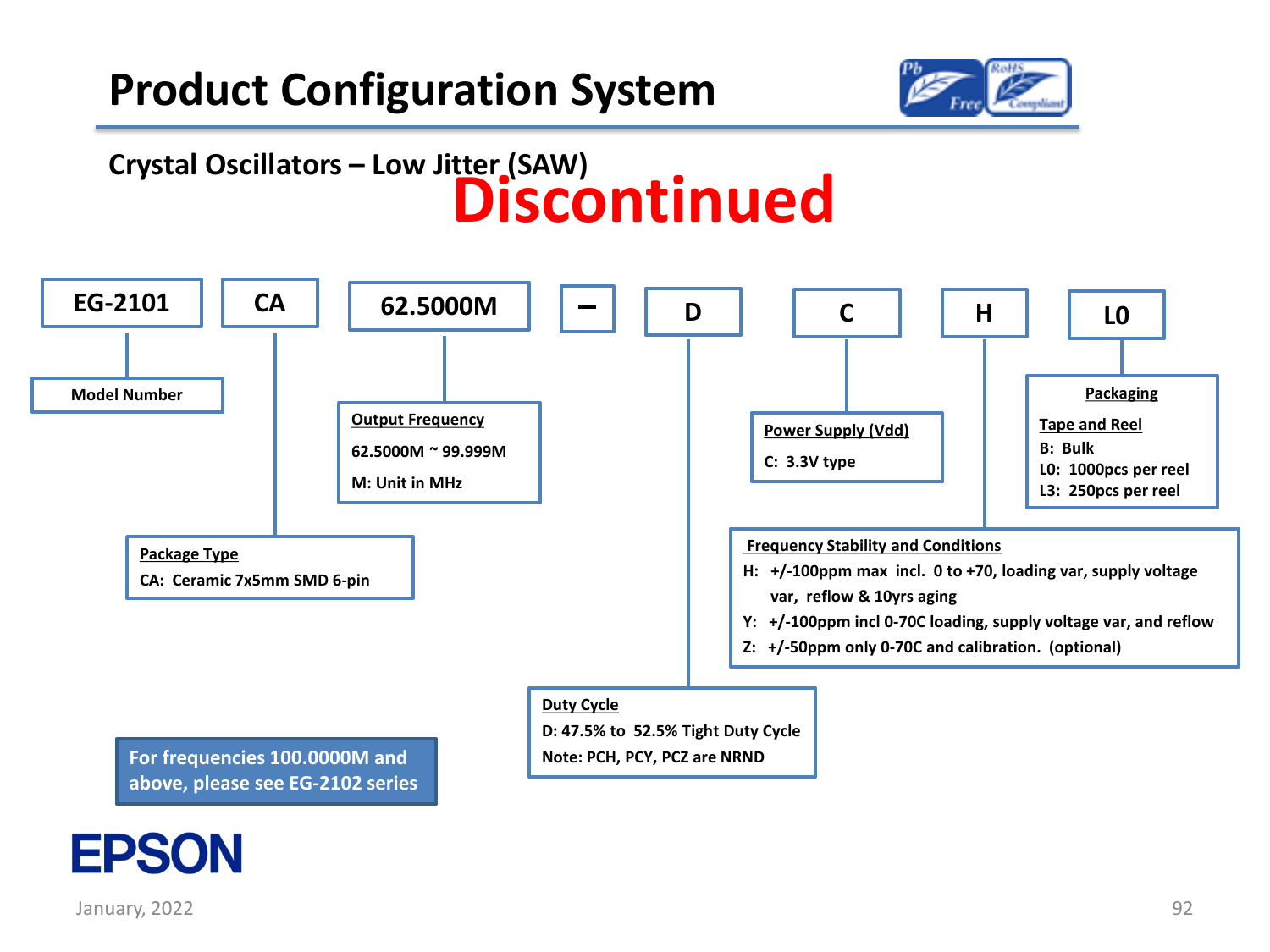### **EG-2101**

| <b>EG-2101CA DCx</b> |         |  |
|----------------------|---------|--|
| 62.5000              | 79.6875 |  |
| 64.0000              | 80.0000 |  |
| 66.4063              | 80.5664 |  |
| 66.5000              | 83.0000 |  |
| 66.6667              | 83.3143 |  |
| 67.5000              | 83.3333 |  |
| 71.5000              | 83.6658 |  |
| 75.0000              | 87.5000 |  |
| 77.7600              | 90.0000 |  |
| 78.1250              |         |  |

**For frequencies 100.0000M and above, please see EG-2102 series**

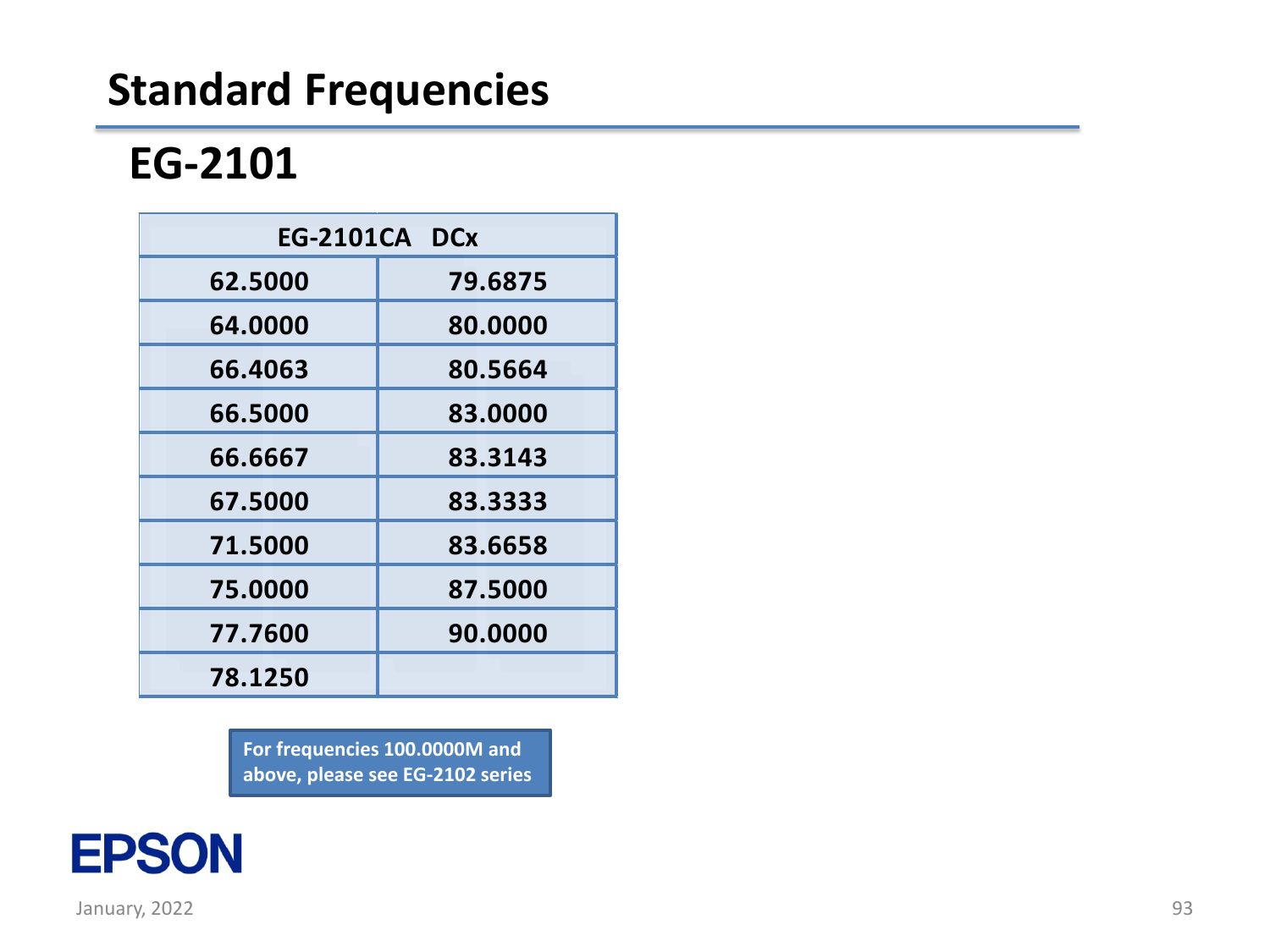

### **Crystal Oscillators – Low Jitter (SAW) Discontinued**



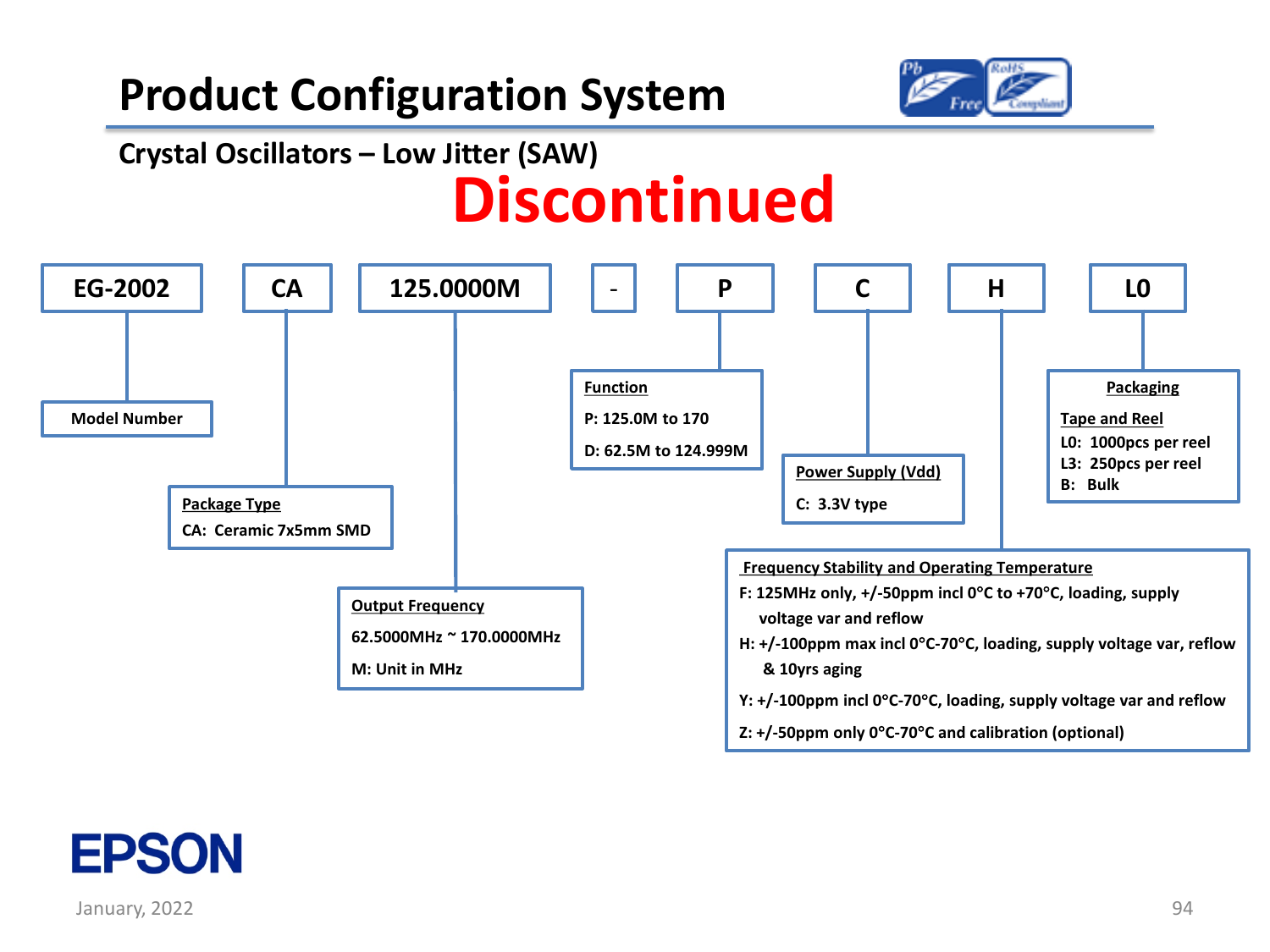### **EG-2002 (LVTTL)**

|         | <b>EG-2002CA DCx</b> |          | <b>EG-2002CA PCx</b> |
|---------|----------------------|----------|----------------------|
| 62.5000 | 80.5664              | 125.0000 | 161.1328             |
| 64.0000 | 83.0000              | 128.0000 | 166.0000             |
| 66.4063 | 83.3143              | 132.8125 | 166.6286             |
| 66.5000 | 83.3333              | 133.0000 | 166.6667             |
| 66.6667 | 83.6658              | 133.3333 | 167.3316             |
| 67.5000 | 87.5000              | 135.0000 |                      |
| 71.5000 | 90.0000              | 143.0000 |                      |
| 75.0000 | 100.0000             | 150.0000 |                      |
| 77.7600 | 106.2500             | 155.5200 |                      |
| 78.1250 |                      | 156.2500 |                      |
| 79.6875 |                      | 159.3750 |                      |
| 80.0000 |                      | 160.0000 |                      |

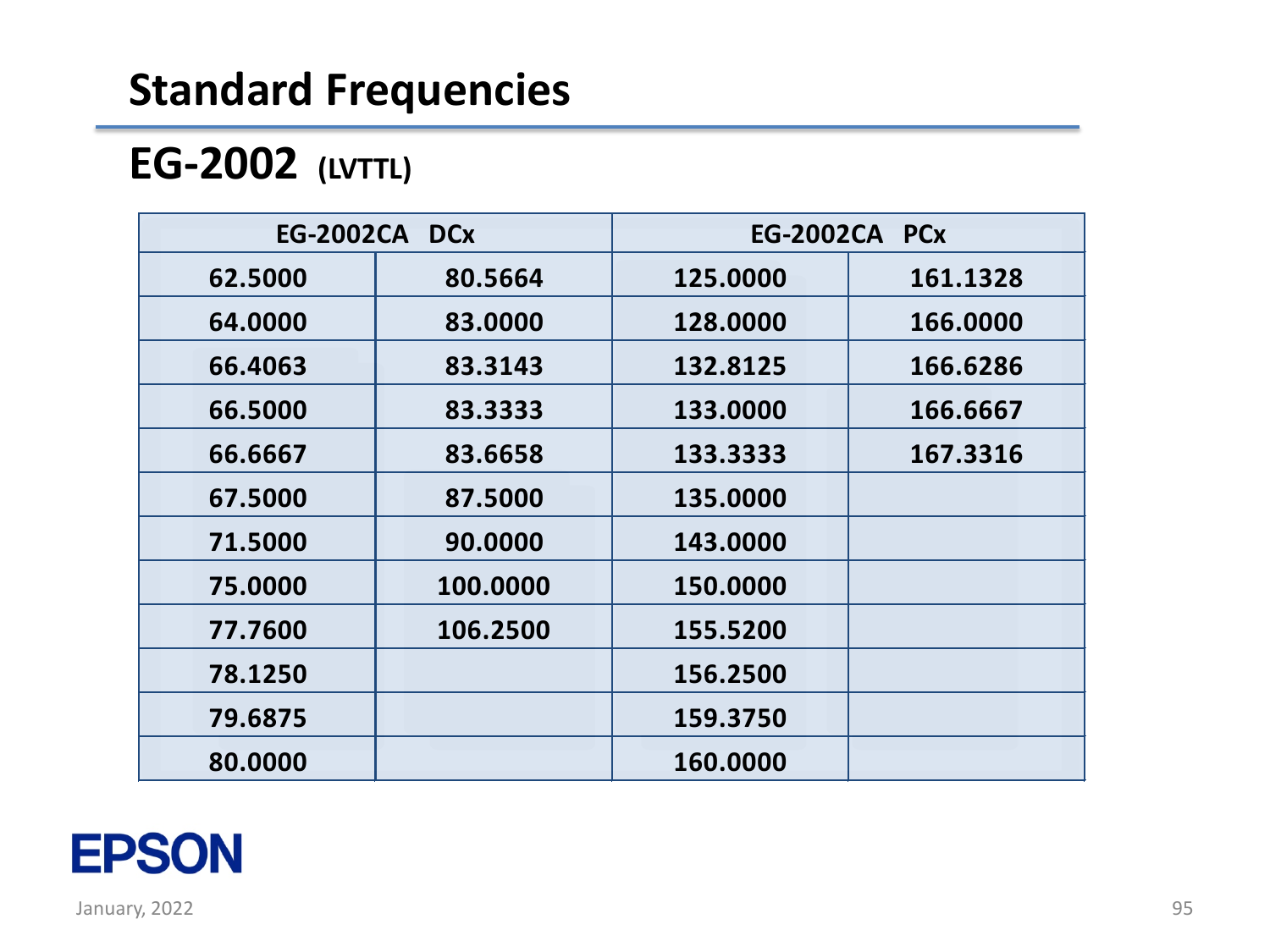

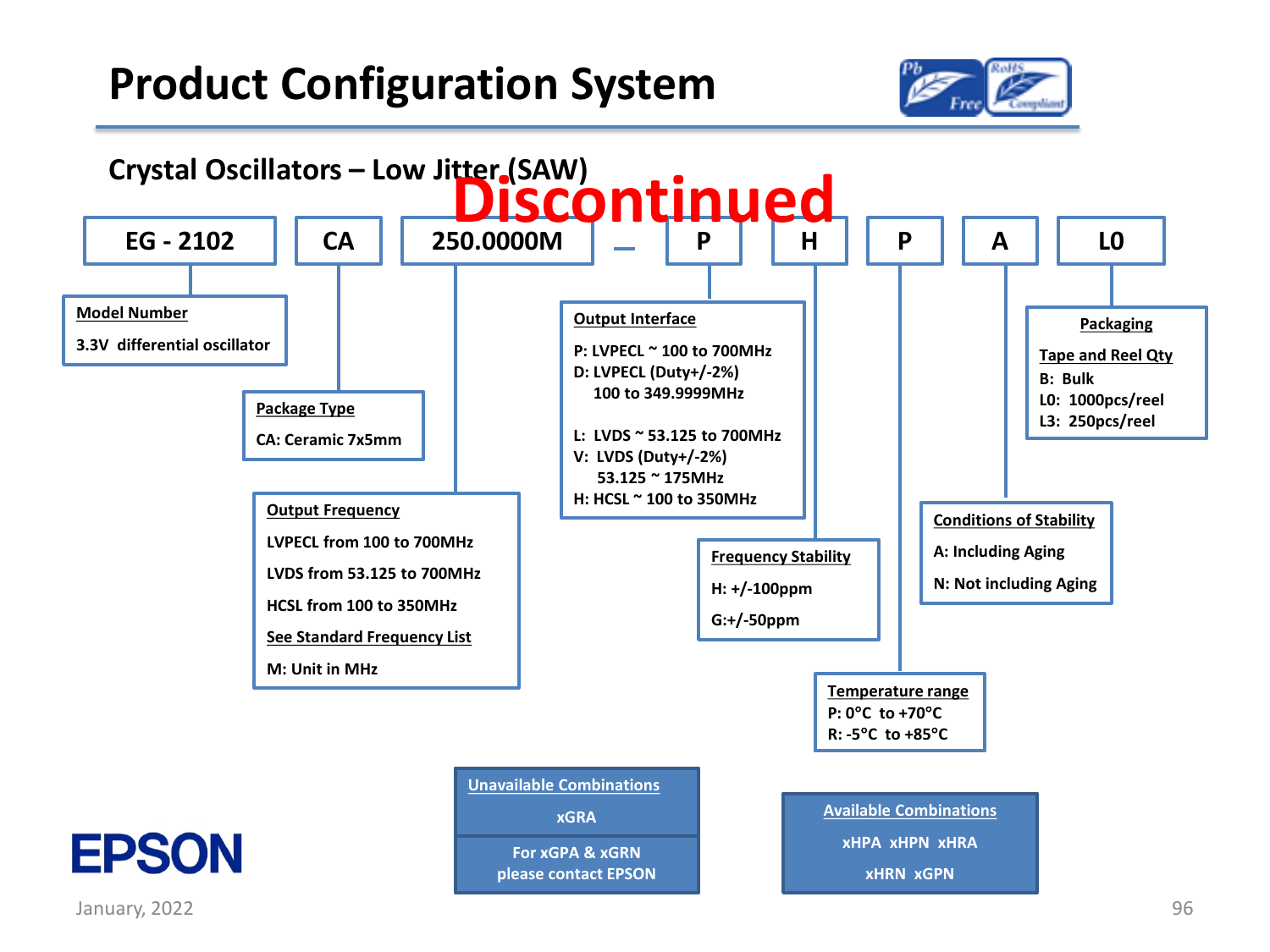

#### **Crystal Oscillators – Low Jitter (SAW)**



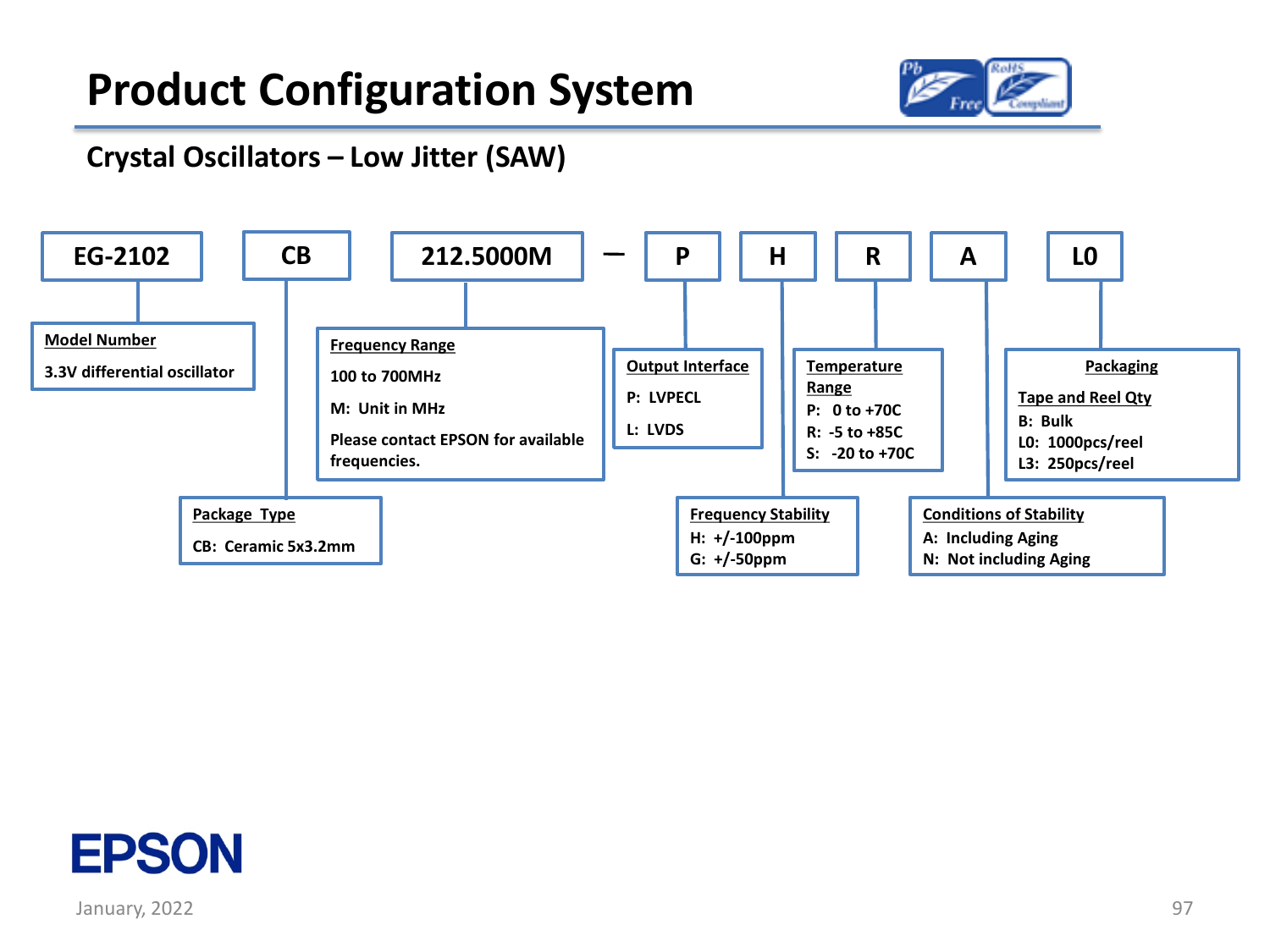

#### **Crystal Oscillators – Low Jitter (SAW)**

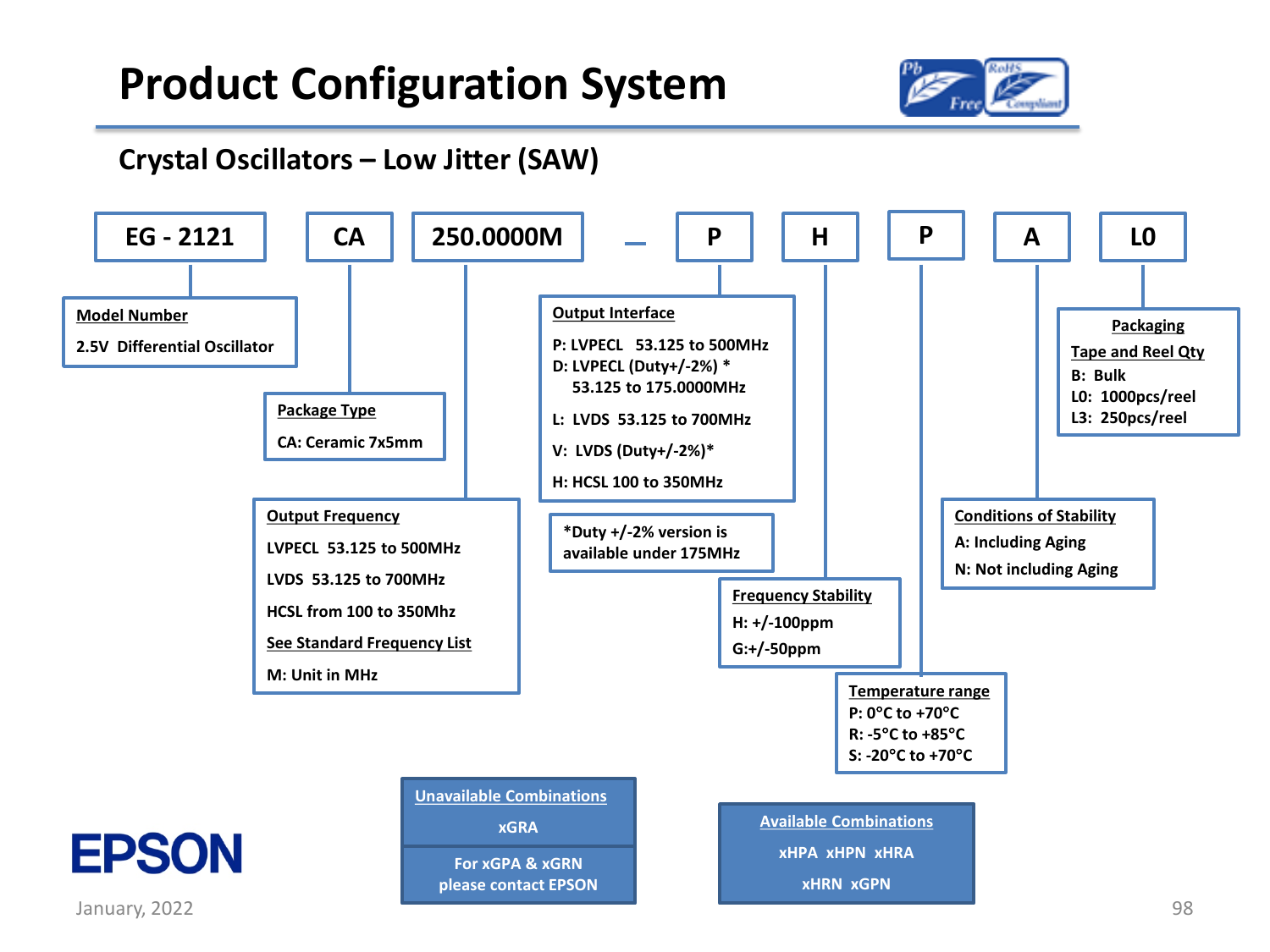#### **EG-2121 P (LVPECL)**

| $\ast$<br>53.1250                            | 97.6563  | 195.3125 | 390.6250 |
|----------------------------------------------|----------|----------|----------|
| $\overline{\ast}$<br>62.5000                 | 98.3040  | 196.6080 | 393.2160 |
| ∗<br>66.6667                                 | 100.0000 | 200.0000 | 400.0000 |
| $\ast$<br>75.0000                            | 106.2500 | 212.5000 | 425.0000 |
| ∗<br>78.1250                                 | 124.4160 | 248.8320 | 497.6640 |
| ∗<br>79.6875                                 | 125.0000 | 250.0000 | 500.0000 |
| ∗<br>80.0000                                 | 132.8125 | 265.6250 |          |
| ∗<br>87.5000                                 | 133.0000 | 266.0000 |          |
|                                              | 148.3517 | 296.7033 |          |
|                                              | 150.0000 | 300.0000 |          |
|                                              | 150.8072 | 301.6144 |          |
|                                              | 155.5200 | 311.0400 |          |
|                                              | 156.2500 | 312.5000 |          |
|                                              | 159.3750 | 318.7500 |          |
|                                              | 161.1328 | 322.2657 |          |
|                                              | 164.3555 | 328.7110 |          |
|                                              | 166.6286 | 333.2572 |          |
|                                              | 167.3317 | 334.6633 |          |
|                                              | 173.3708 | 346.7415 |          |
|                                              | 175.0000 | 350.0000 |          |
| * Frequency only available for xHPA and xHPN |          |          |          |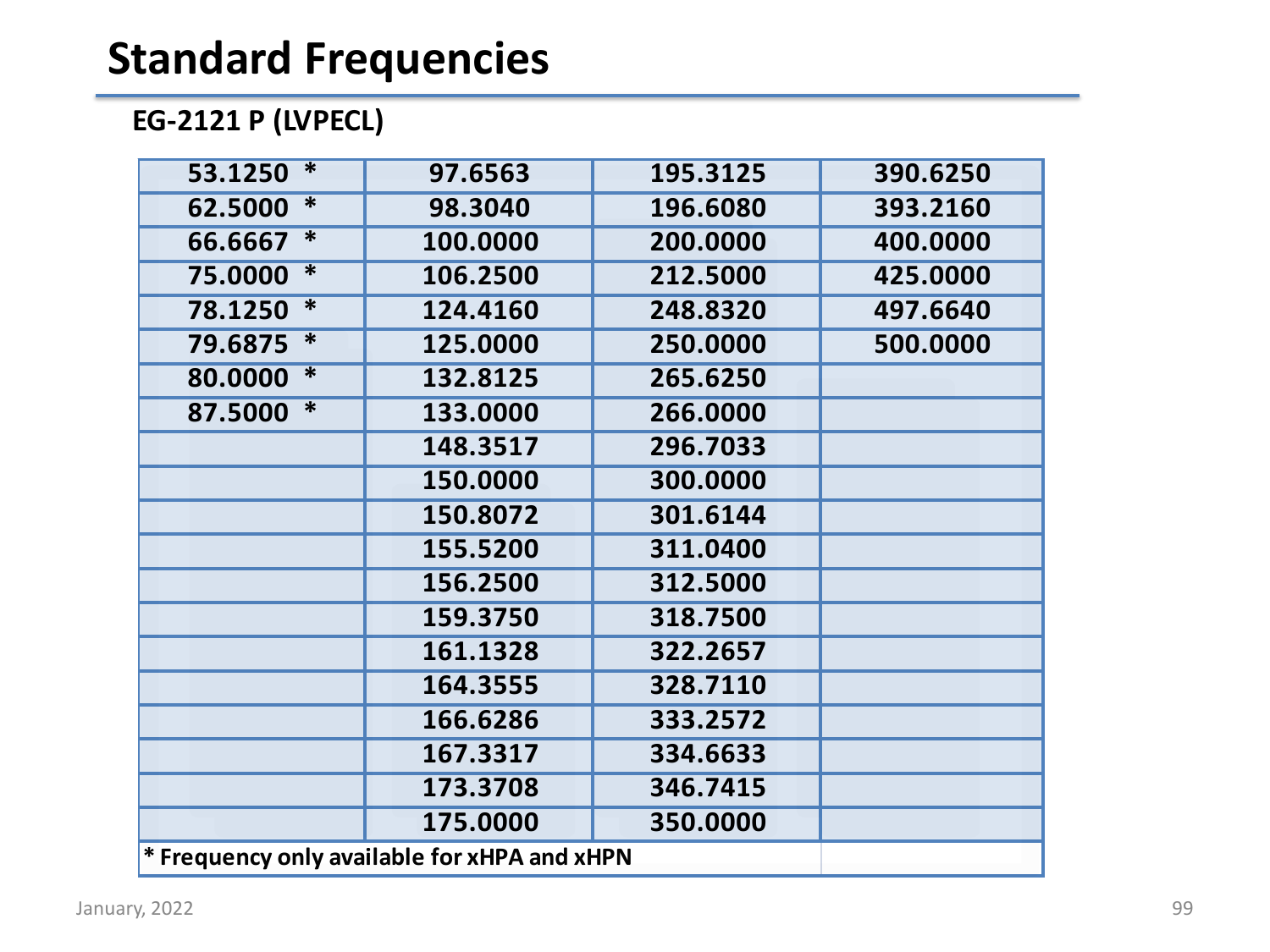#### **EG-2121 L (LVDS)**

| $\ast$<br>53.1250 | 97.6563                                      | 195.3125 | 390.6250 |
|-------------------|----------------------------------------------|----------|----------|
| $\ast$<br>62.5000 | 98.3040                                      | 196.6080 | 393.2160 |
| ∗<br>66.6667      | 100.0000                                     | 200.0000 | 400.0000 |
| ∗<br>75.0000      | 106.2500                                     | 212.5000 | 425.0000 |
| ∗<br>78.1250      | 124.4160                                     | 248.8320 | 497.6640 |
| ∗<br>79.6875      | 125.0000                                     | 250.0000 | 500.0000 |
| ∗<br>80.0000      | 132.8125                                     | 265.6250 | 531.2500 |
| 87.5000 *         | 133.0000                                     | 266.0000 | 532.0000 |
|                   | 148.3517                                     | 296.7033 | 593.4066 |
|                   | 150.0000                                     | 300.0000 | 600.0000 |
|                   | 150.8072                                     | 301.6144 | 603.2288 |
|                   | 156.2500                                     | 312.5000 | 625.0000 |
|                   | 159.3750                                     | 318.7500 | 637.5000 |
|                   | 161.1328                                     | 322.2656 | 644.5313 |
|                   | 164.3555                                     | 328.7109 | 657.4219 |
|                   | 166.6286                                     | 333.2571 | 666.5143 |
|                   | 167.3316                                     | 334.6633 | 669.3266 |
|                   | 173.3707                                     | 346.7415 | 693.4830 |
|                   | 175.0000                                     | 350.0000 | 700.0000 |
|                   | * Frequency only available for xHPA and xHPN |          |          |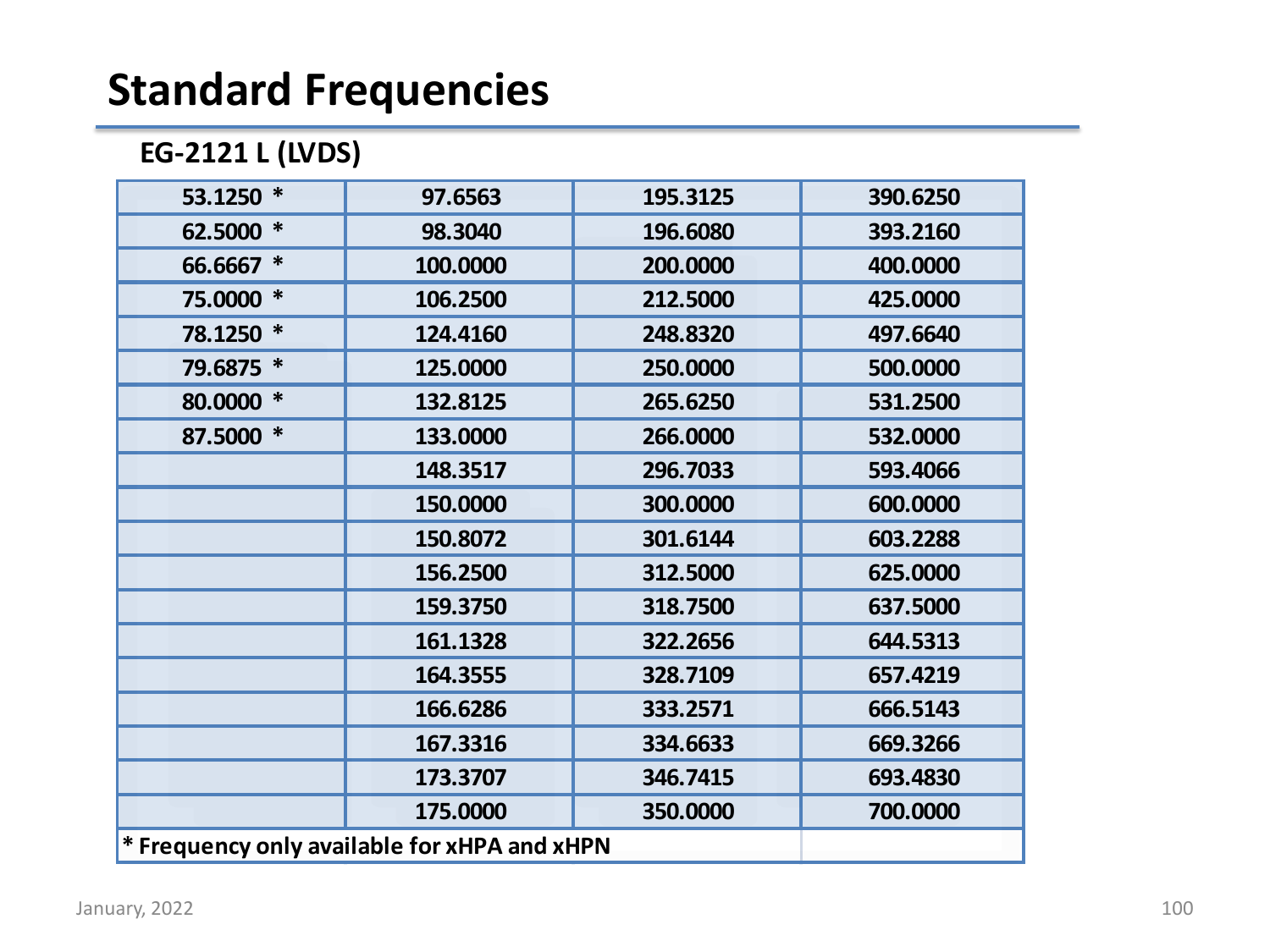#### **EG-2121 (HCSL)**

|          | 195.3125 |
|----------|----------|
|          | 196.6080 |
| 100.0000 | 200.0000 |
| 106.2500 | 212.5000 |
| 124.4160 | 248.8320 |
| 125.0000 | 250.0000 |
| 132.8125 | 265.6250 |
| 133.0000 | 266.0000 |
| 148.3517 | 296.7033 |
| 150.0000 | 300.0000 |
| 150.8072 | 301.6144 |
| 155.5200 | 311.0400 |
| 156.2500 | 312.5000 |
| 159.3750 | 318.7500 |
| 161.1328 | 322.2656 |
| 164.3555 | 328.7109 |
| 166.6286 | 333.2571 |
| 167.3316 | 334.6633 |
| 173.3707 | 346.7415 |
| 175.0000 | 350.0000 |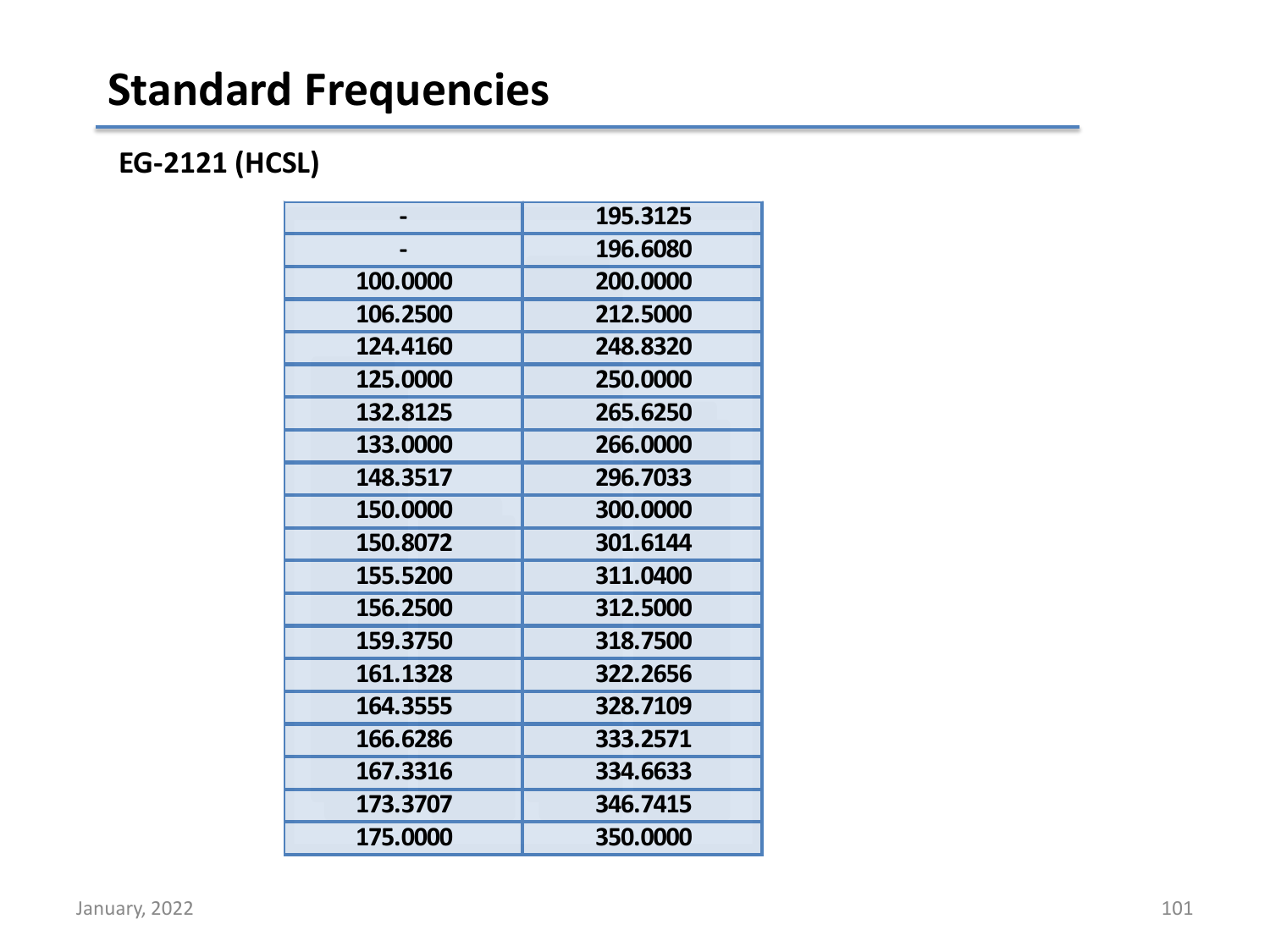#### **EG-2102P (LVPECL)**

|          | 195.3125 | 390.6250 |
|----------|----------|----------|
|          | 196.6080 | 393.2160 |
| 100.0000 | 200.0000 | 400.0000 |
| 106.2500 | 212.5000 | 425.0000 |
| 124.4160 | 248.8320 | 497.6640 |
| 125.0000 | 250.0000 | 500.0000 |
| 132.8125 | 265.6250 | 531.2500 |
| 133.0000 | 266.0000 | 532.0000 |
| 148.3517 | 296.7033 | 593.4066 |
| 150.0000 | 300.0000 | 600.0000 |
| 150.8072 | 301.6144 | 603.2288 |
| 155.5200 | 311.0400 | 622.0800 |
| 156.2500 | 312.5000 | 625.0000 |
| 159.3750 | 318.7500 | 637.5000 |
| 161.1328 | 322.2656 | 644.5313 |
| 164.3555 | 328.7109 | 657.4219 |
| 166.6286 | 333.2571 | 666.5143 |
| 167.3316 | 334.6633 | 669.3266 |
| 173.3707 | 346.7415 | 693.4830 |
| 175.0000 | 350.0000 | 700.0000 |
|          |          |          |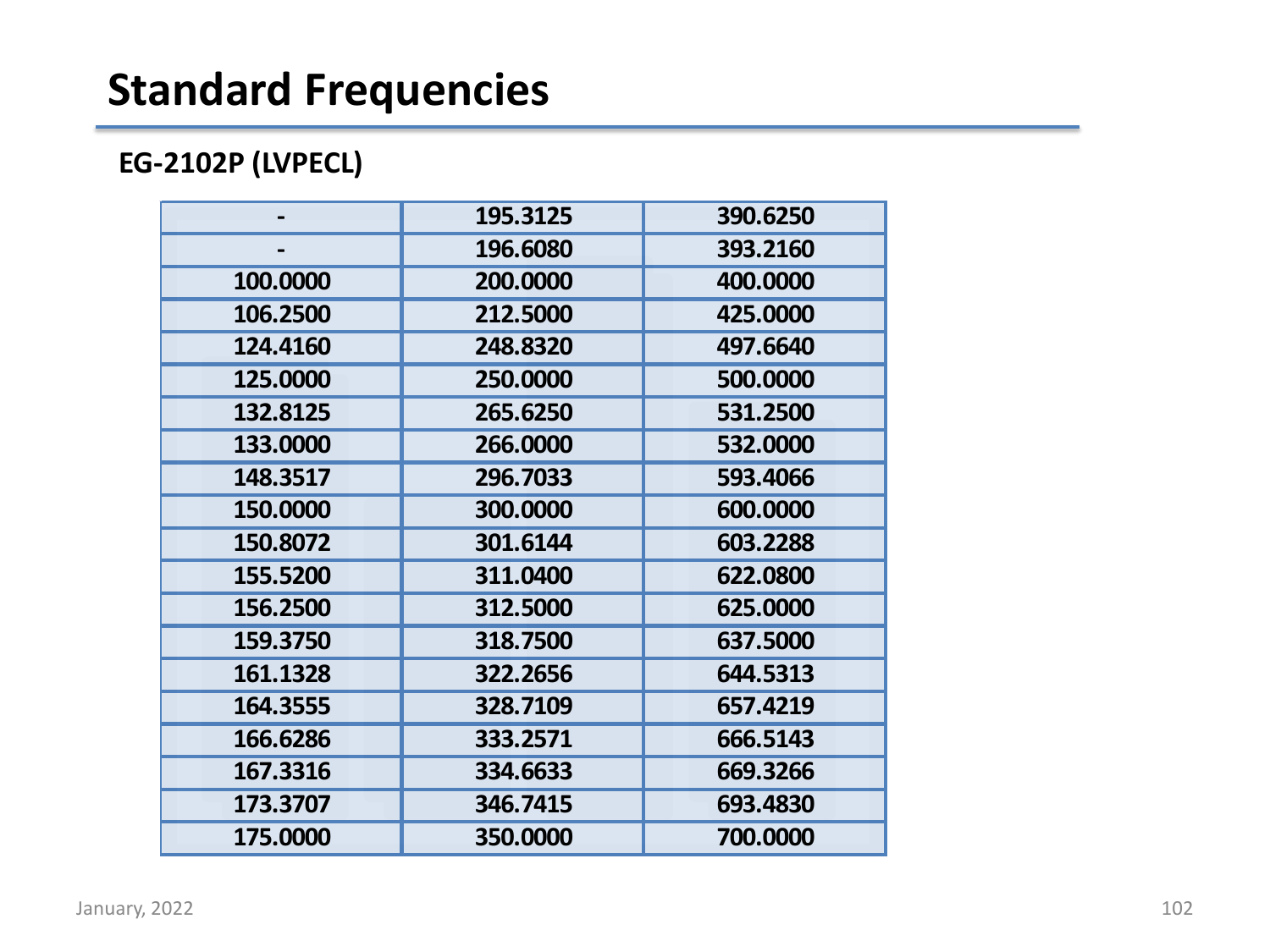#### **EG-2102 L (LVDS)**

| ∗<br>53.1250                                 | 97.6563  | 195.3125 | 390.6250 |
|----------------------------------------------|----------|----------|----------|
| ∗<br>62.5000                                 | 98.3040  | 196.6080 | 393.2160 |
| $\ast$<br>66.6667                            | 100.0000 | 200.0000 | 400.0000 |
| ∗<br>75.0000                                 | 106.2500 | 212.5000 | 425.0000 |
| ∗<br>78.1250                                 | 124.4160 | 248.8320 | 497.6640 |
| ∗<br>79.6875                                 | 125.0000 | 250.0000 | 500.0000 |
| ∗<br>80.0000                                 | 132.8125 | 265.6250 | 531.2500 |
| ∗<br>87.5000                                 | 133.0000 | 266.0000 | 532.0000 |
|                                              | 148.3517 | 296.7033 | 593.4066 |
|                                              | 150.0000 | 300.0000 | 600.0000 |
|                                              | 150.8072 | 301.6144 | 603.2288 |
|                                              | 155.5200 | 311.0400 | 622.0800 |
|                                              | 156.2500 | 312.5000 | 625.0000 |
|                                              | 159.3750 | 318.7500 | 637.5000 |
|                                              | 161.1328 | 322.2656 | 644.5313 |
|                                              | 164.3555 | 328.7109 | 657.4219 |
|                                              | 166.6286 | 333.2571 | 666.5143 |
|                                              | 167.3316 | 334.6633 | 669.3266 |
|                                              | 173.3707 | 346.7415 | 693.4830 |
|                                              | 175.0000 | 350.0000 | 700.0000 |
| * Frequency only available for xHPA and xHPN |          |          |          |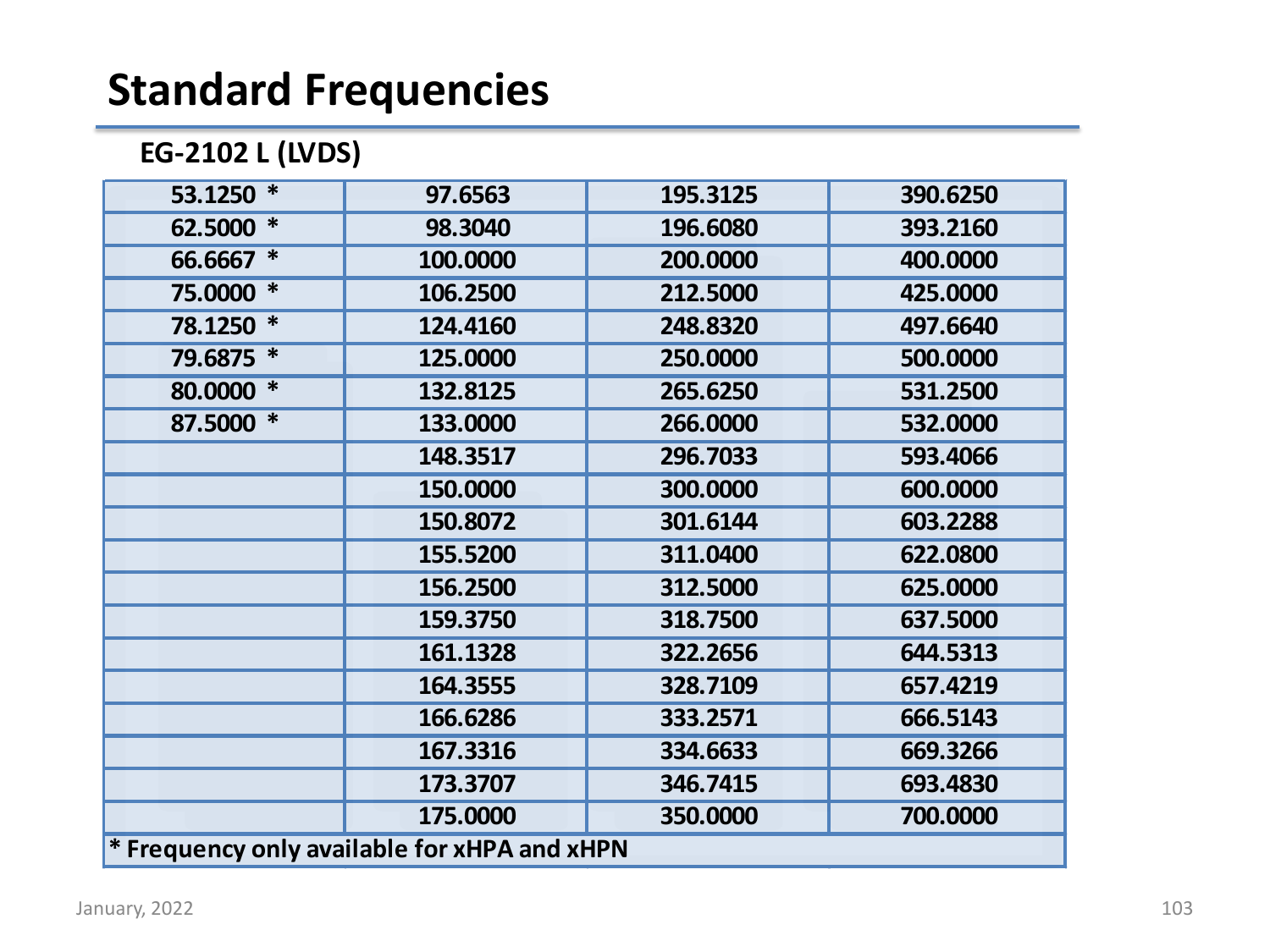#### **EG-2102P (HCSL)**

|          | 195.3125 |
|----------|----------|
|          | 196.6080 |
| 100.0000 | 200.0000 |
| 106.2500 | 212.5000 |
| 124.4160 | 248.8320 |
| 125.0000 | 250.0000 |
| 132.8125 | 265.6250 |
| 133.0000 | 266.0000 |
| 148.3517 | 296.7033 |
| 150.0000 | 300.0000 |
| 150.8072 | 301.6144 |
| 155.5200 | 311.0400 |
| 156.2500 | 312.5000 |
| 159.3750 | 318.7500 |
| 161.1328 | 322.2656 |
| 164.3555 | 328.7109 |
| 166.6286 | 333.2571 |
| 167.3316 | 334.6633 |
| 173.3707 | 346.7415 |
| 175.0000 | 350.0000 |

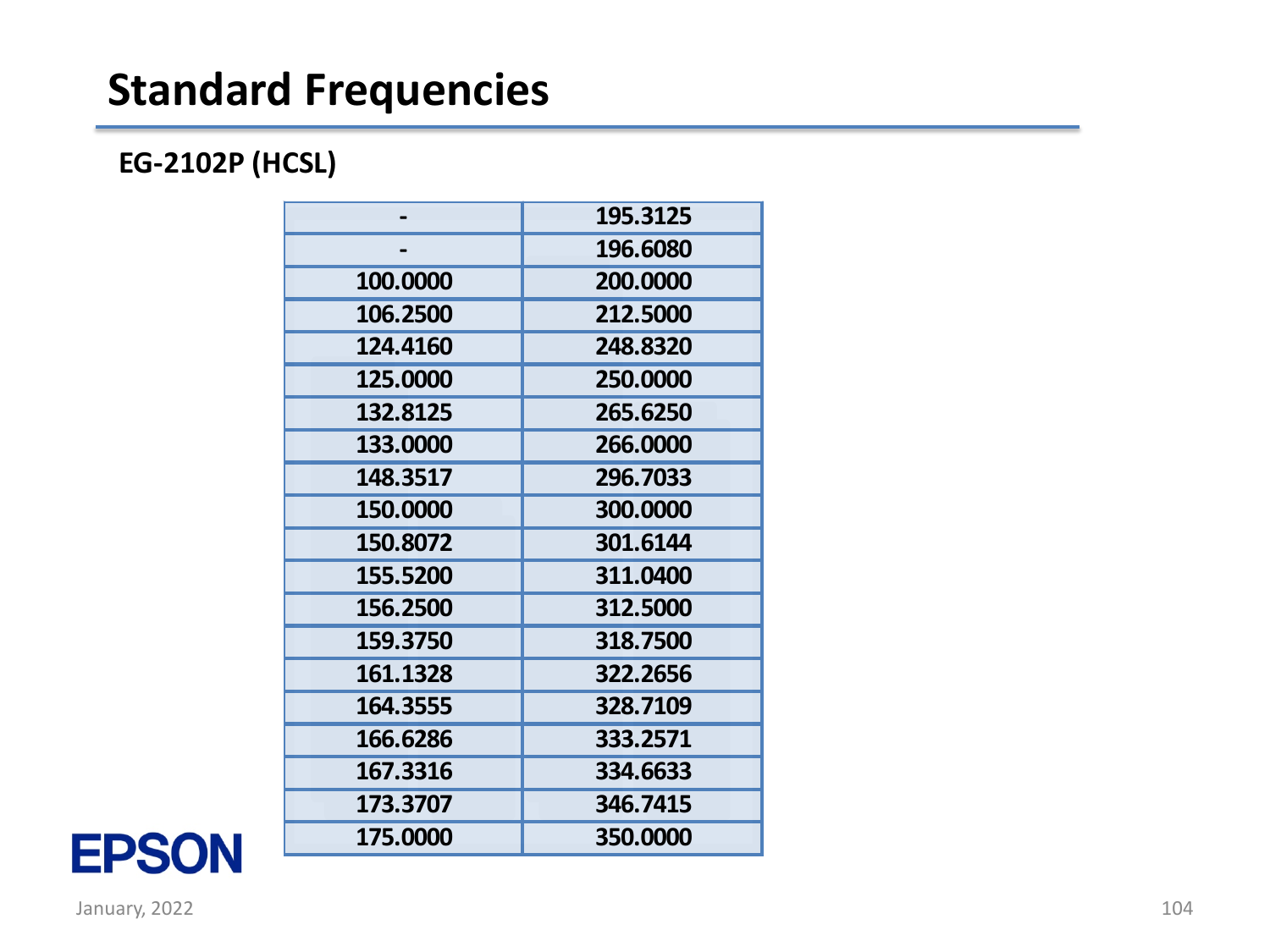

#### **Crystal Oscillators – Low Jitter (SAW)**



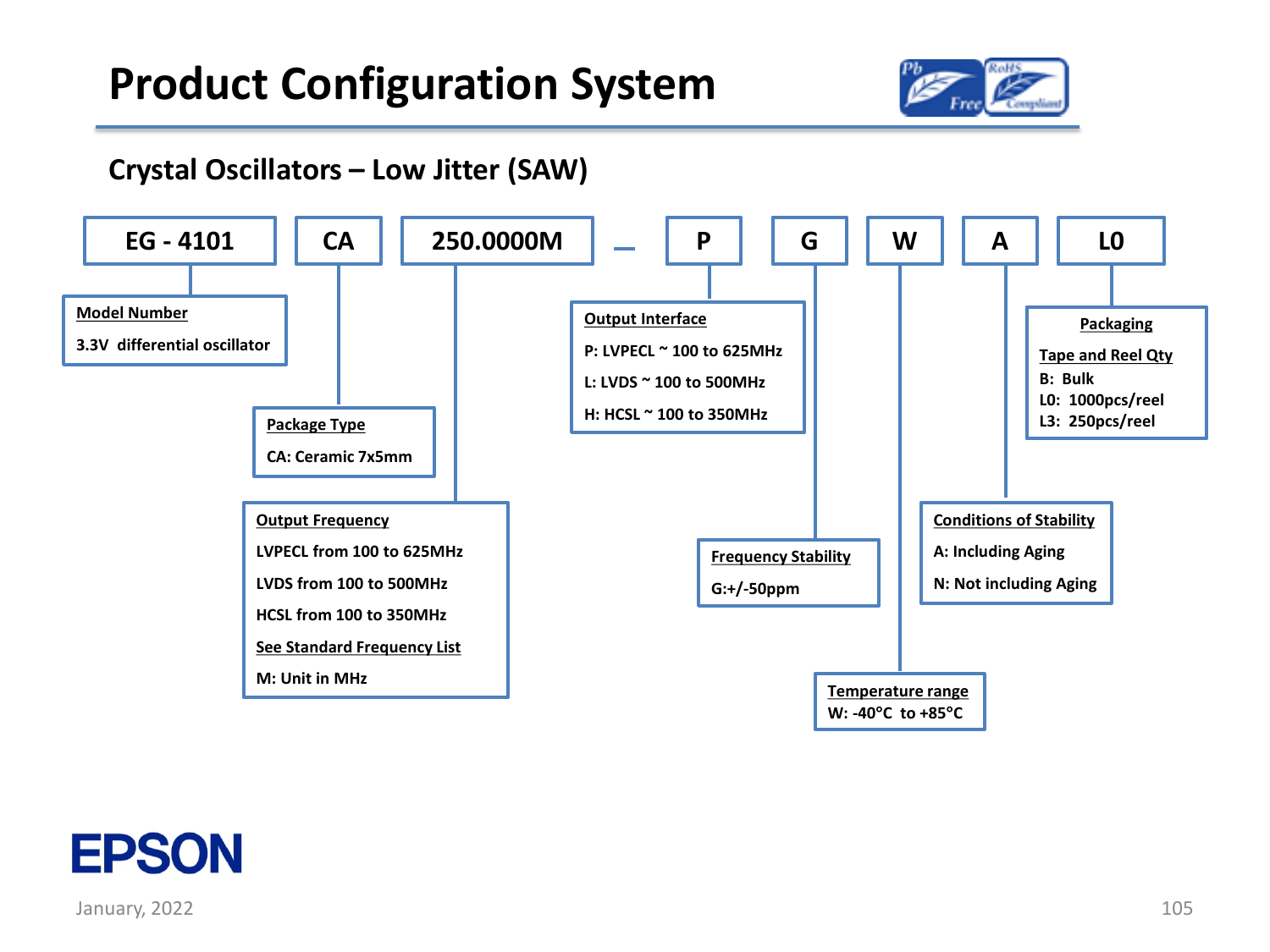#### **EG -4101 (LVPECL)**

| 100.0000 | 400.0000 |  |
|----------|----------|--|
| 106.2500 | 425.0000 |  |
| 121.1090 | 484.4360 |  |
| 133.0000 | 532.0000 |  |
| 140.0000 | 560.0000 |  |
| 140.6665 | 562.6660 |  |
| 156.2500 | 625.0000 |  |
| 161.1320 |          |  |
| 168.0407 |          |  |
| 170.0000 |          |  |
| 200.0000 |          |  |
| 212.5000 |          |  |
| 242.2180 |          |  |
| 266.0000 |          |  |
| 280.0000 |          |  |
| 281.3330 |          |  |
| 312.5000 |          |  |
| 322.2640 |          |  |
| 336.0814 |          |  |
| 340.0000 |          |  |
|          |          |  |

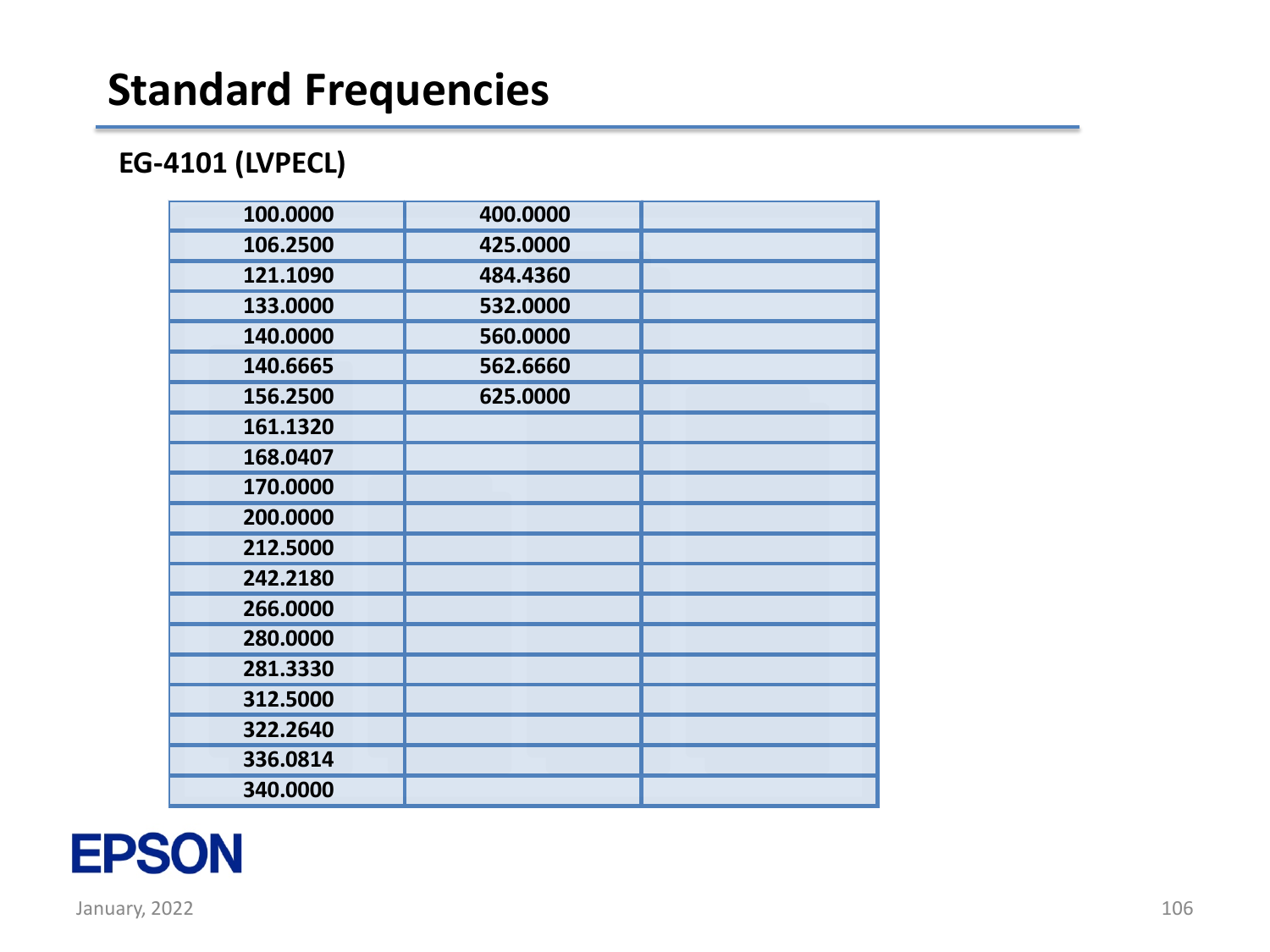#### **EG -4101 (LVDS)**

| 100.0000 | 400.0000 |  |
|----------|----------|--|
| 106.2500 | 425.0000 |  |
| 121.1090 | 484.4360 |  |
| 133.0000 |          |  |
| 140.0000 |          |  |
| 140.6665 |          |  |
| 156.2500 |          |  |
| 161.1320 |          |  |
| 168.0407 |          |  |
| 170.0000 |          |  |
| 200.0000 |          |  |
| 212.5000 |          |  |
| 242.2180 |          |  |
| 266.0000 |          |  |
| 280.0000 |          |  |
| 281.3330 |          |  |
| 312.5000 |          |  |
| 322.2640 |          |  |
| 336.0814 |          |  |
| 340.0000 |          |  |

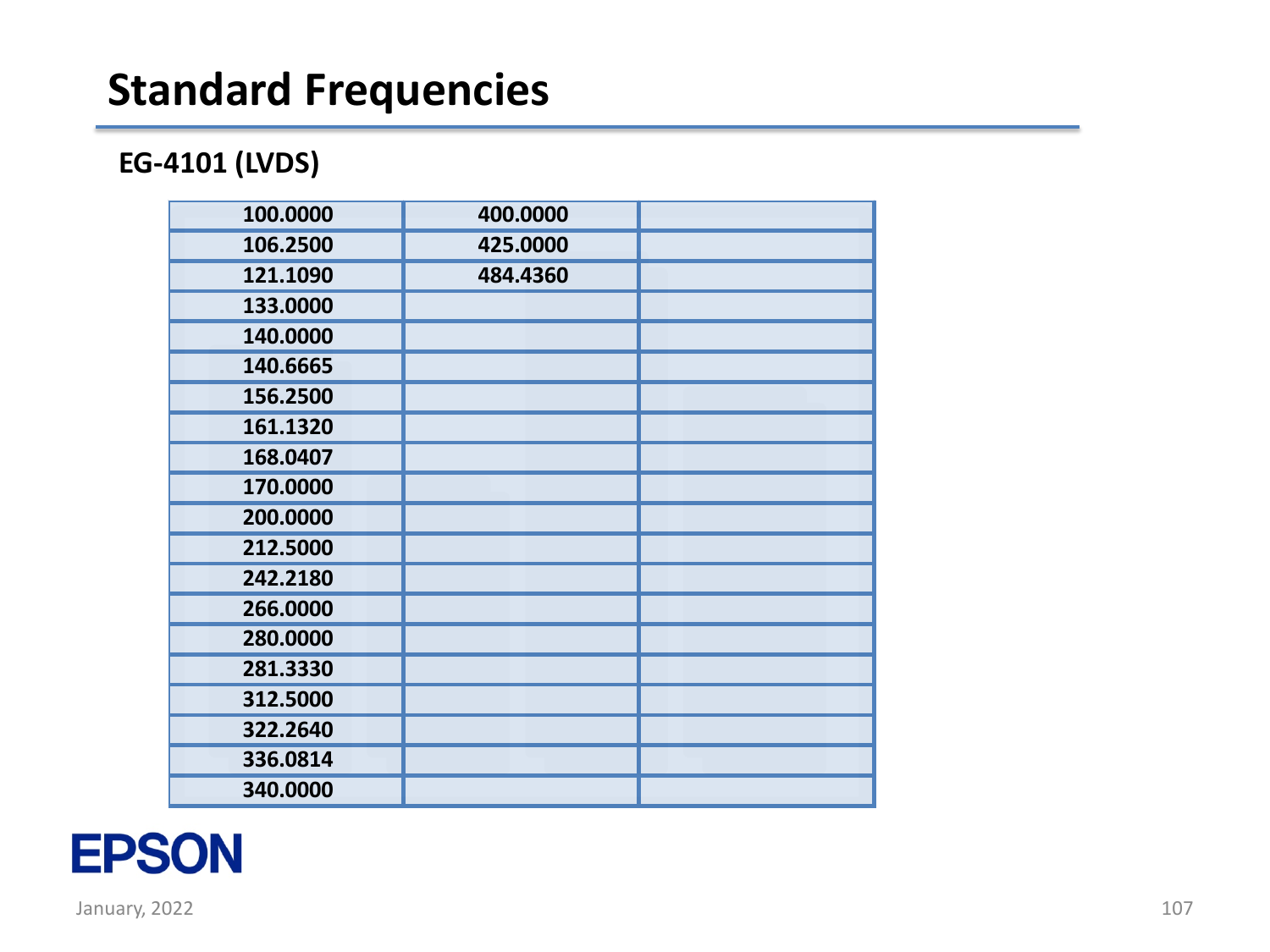#### **EG -4101 (HCSL)**

| 100.0000 |  |
|----------|--|
| 106.2500 |  |
| 121.1090 |  |
| 133.0000 |  |
| 140.0000 |  |
| 140.6665 |  |
| 156.2500 |  |
| 161.1320 |  |
| 168.0407 |  |
| 170.0000 |  |
| 200.0000 |  |
| 212.5000 |  |
| 242.2180 |  |
| 266.0000 |  |
| 280.0000 |  |
| 281.3330 |  |
| 312.5000 |  |
| 322.2640 |  |
| 336.0814 |  |
| 340.0000 |  |
|          |  |

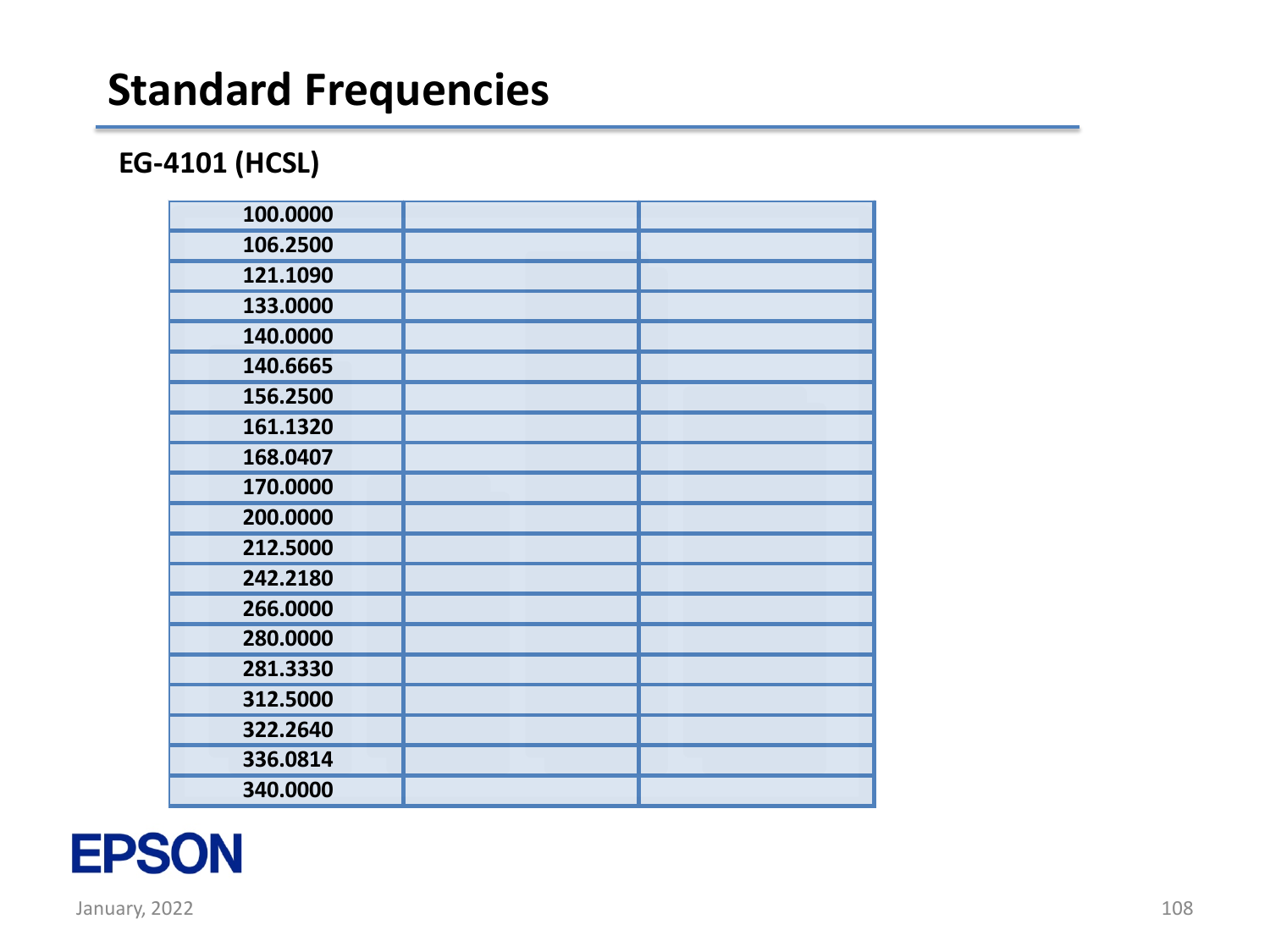

#### **Crystal Oscillators – Low Jitter (SAW)**



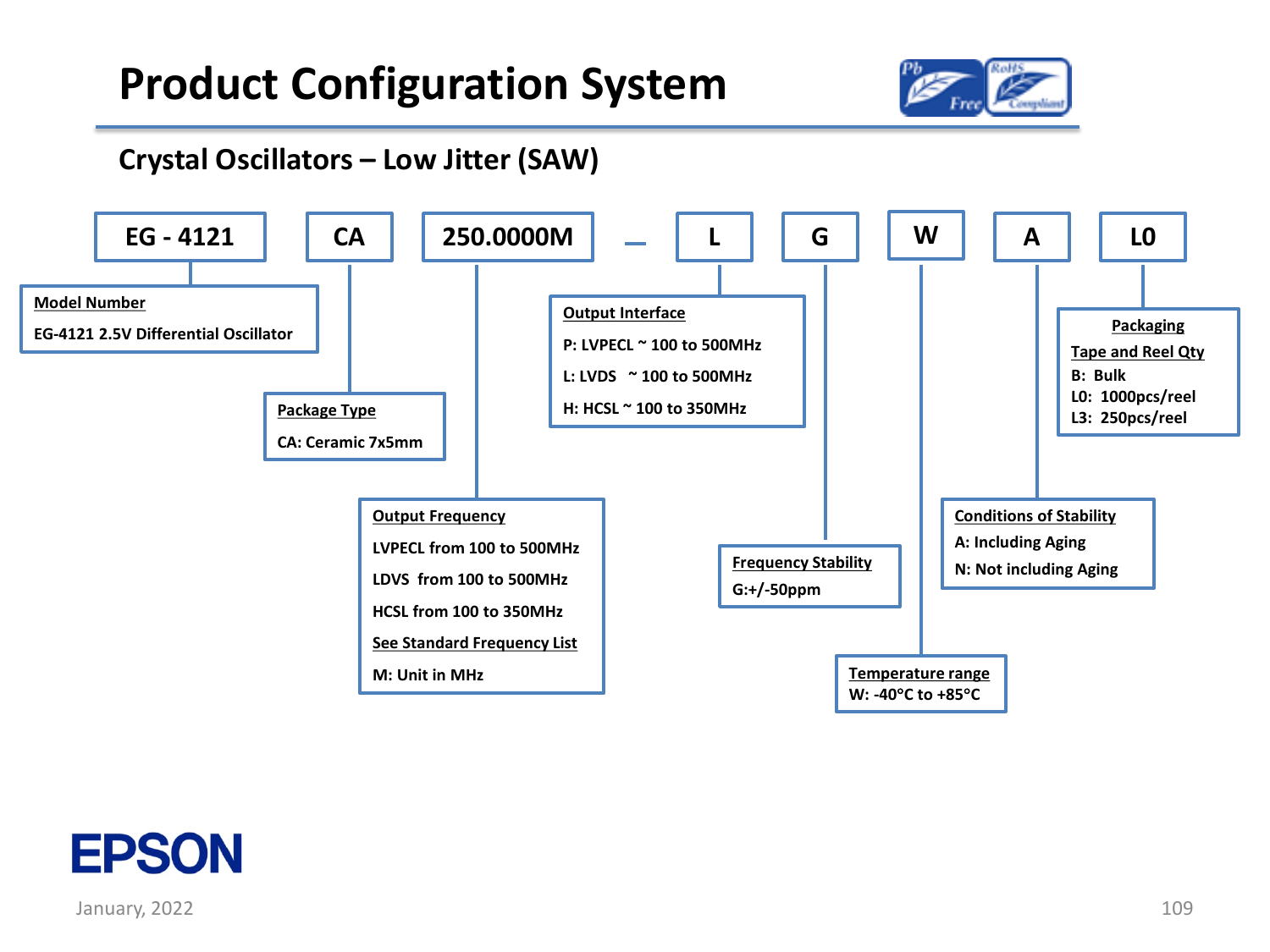#### **EG -4101 (LVPECL)**

| 100.0000 | 400.0000 |  |
|----------|----------|--|
| 106.2500 | 425.0000 |  |
| 121.1090 | 484.4360 |  |
| 133.0000 |          |  |
| 140.0000 |          |  |
| 140.6665 |          |  |
| 156.2500 |          |  |
| 161.1320 |          |  |
| 168.0407 |          |  |
| 170.0000 |          |  |
| 200.0000 |          |  |
| 212.5000 |          |  |
| 242.2180 |          |  |
| 266.0000 |          |  |
| 280.0000 |          |  |
| 281.3330 |          |  |
| 312.5000 |          |  |
| 322.2640 |          |  |
| 336.0814 |          |  |
| 340.0000 |          |  |
|          |          |  |

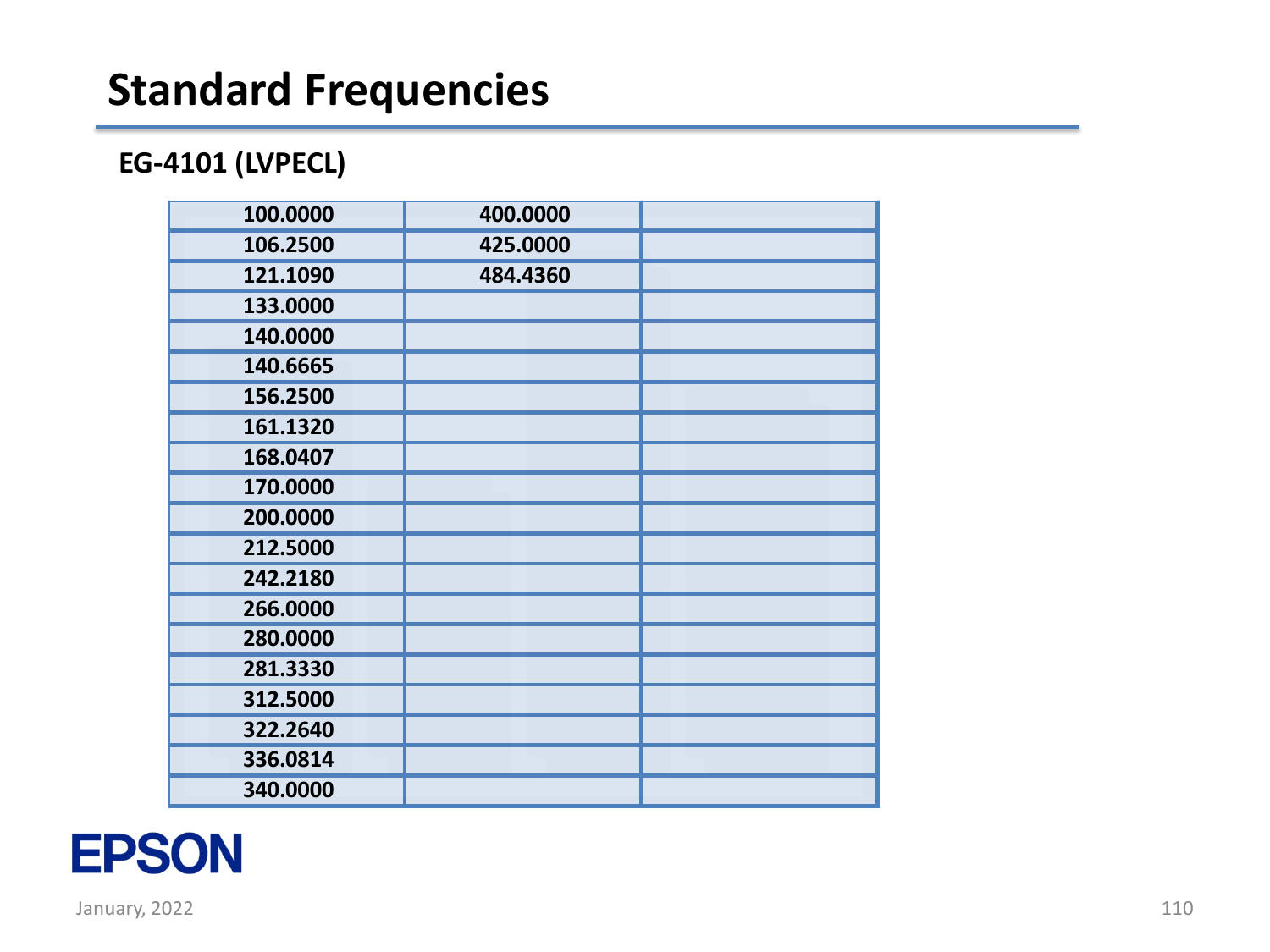#### **EG -4101 (LVDS)**

| 100.0000 | 400.0000 |  |
|----------|----------|--|
| 106.2500 | 425.0000 |  |
| 121.1090 | 484.4360 |  |
| 133.0000 |          |  |
| 140.0000 |          |  |
| 140.6665 |          |  |
| 156.2500 |          |  |
| 161.1320 |          |  |
| 168.0407 |          |  |
| 170.0000 |          |  |
| 200.0000 |          |  |
| 212.5000 |          |  |
| 242.2180 |          |  |
| 266.0000 |          |  |
| 280.0000 |          |  |
| 281.3330 |          |  |
| 312.5000 |          |  |
| 322.2640 |          |  |
| 336.0814 |          |  |
| 340.0000 |          |  |
|          |          |  |

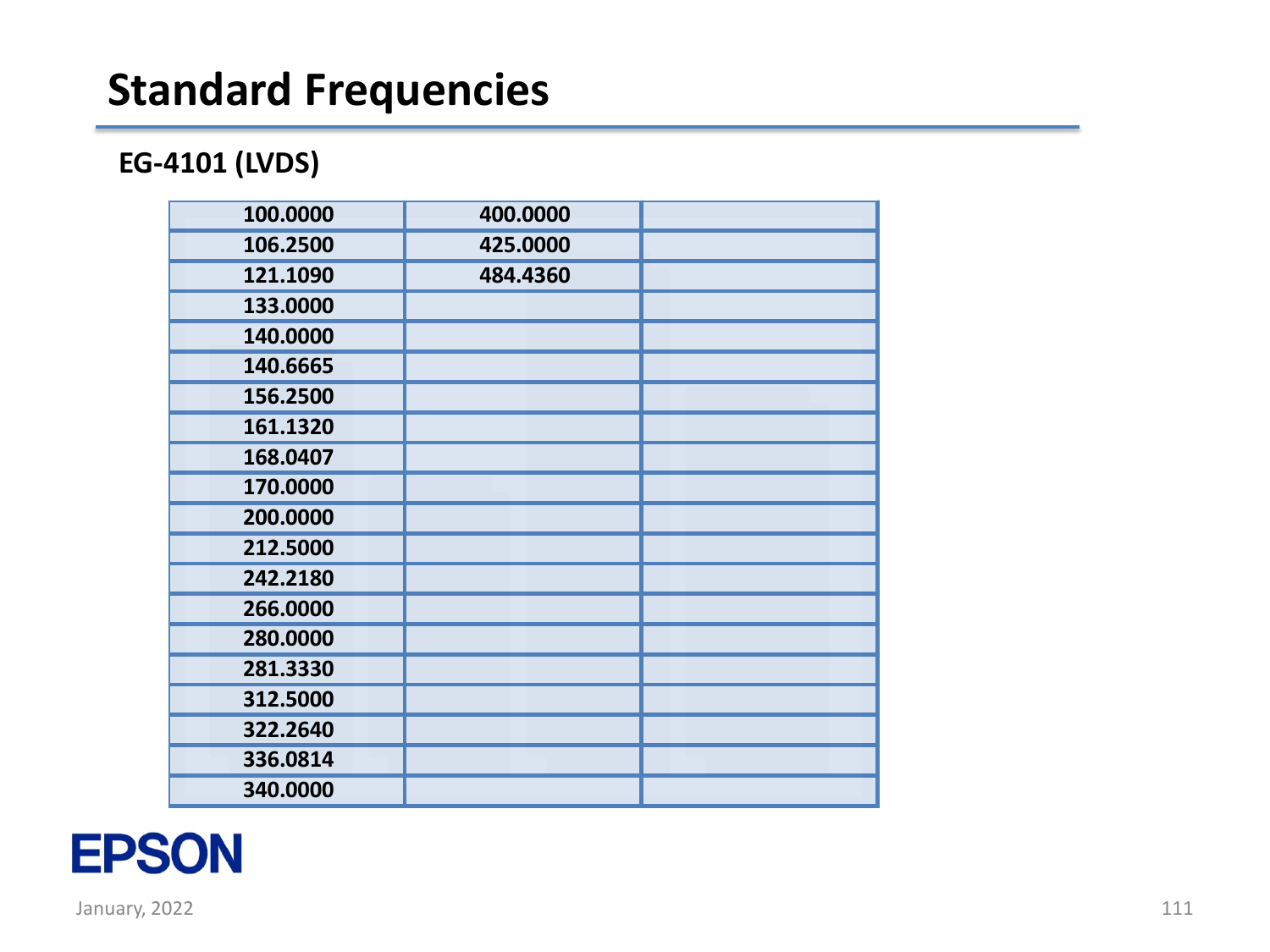#### **EG -4101 (HCSL)**

| 100.0000 |  |
|----------|--|
| 106.2500 |  |
| 121.1090 |  |
| 133.0000 |  |
| 140.0000 |  |
| 140.6665 |  |
| 156.2500 |  |
| 161.1320 |  |
| 168.0407 |  |
| 170.0000 |  |
| 200.0000 |  |
| 212.5000 |  |
| 242.2180 |  |
| 266.0000 |  |
| 280.0000 |  |
| 281.3330 |  |
| 312.5000 |  |
| 322.2640 |  |
| 336.0814 |  |
| 340.0000 |  |
|          |  |

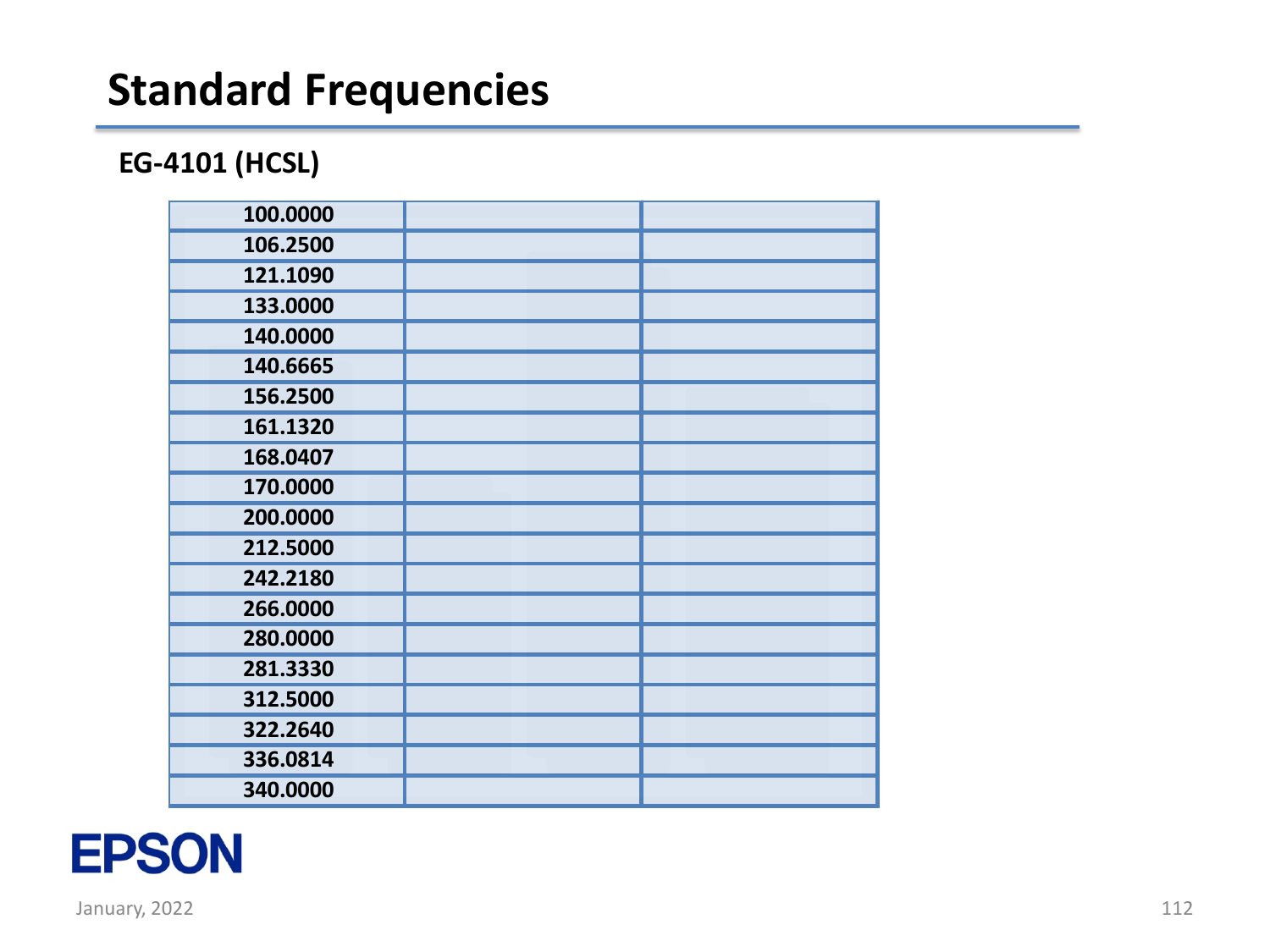#### High-Frequency Applications for SAW Oscillators

- 75.000M Serial ATA/SAS
- 98.304M 1394b
- 100.000M PCI-Express, Serial ATA
- 106.250M Fibre Channel
- **125.000M 1GbEthernet; ISCSI, Infiniband, Hypertransport, PCI-express**
- **133.000M Bus/Mem Clock, CPU**
- **133.333M FB DIMM**
- **150.000M Serial ATA, Serial SCSI**
- **155.520M SONET OC-48**
- **156.250M 10GbEthernet XAUI**
- **159.375M 10GbFibre Channel XAUI**
- **161.132M 10GbEthernet SERDES**
- **164.355M 10GbFibre Channel SERDES**
- 166.000M Bus/Mem Clock
- 200.000M Bus/Mem Clock
- **212.500M 4G Fibre Channel, 8Gb Fibre Channel, FCoE**
- **250.000M Infiniband, High Speed Bus**
- 312.500M 10GbE
- 500.000M High Speed Bus
- 622.080M SONET OC-192
- **625.000M 10GbEthernet XAUI, High Speed Bus**
- **644.531M 10GbEthernet SERDES**
- **669.326M SONET OC-192 Digital Wrapper**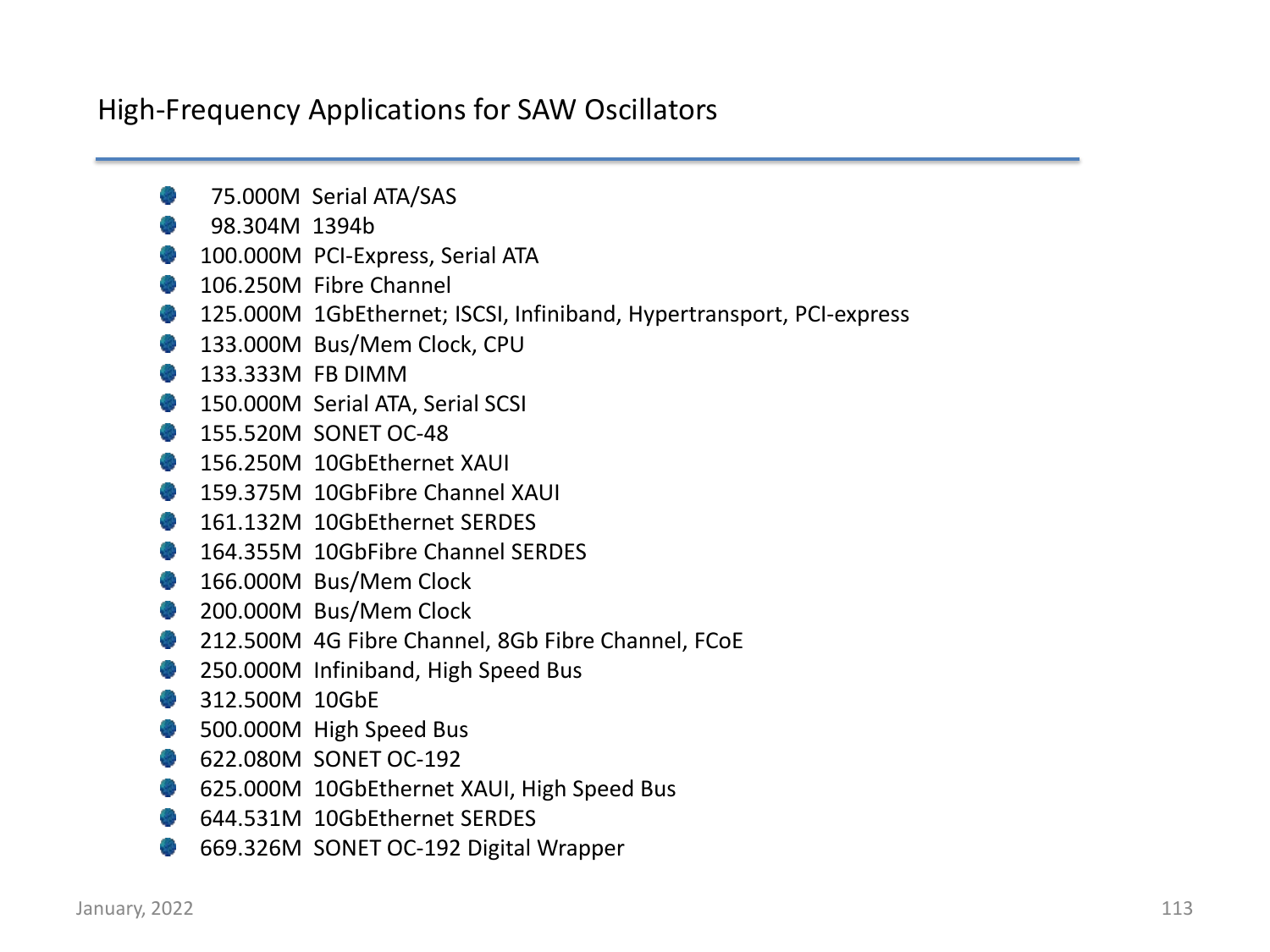#### **High Frequency Oscillator Applications**

| XO / SO (MHz)        |                                                                                | <b>VCXO / VCSO (MHz)</b>                                              |              |                                                                                                                                                                                                                                                                |                    |
|----------------------|--------------------------------------------------------------------------------|-----------------------------------------------------------------------|--------------|----------------------------------------------------------------------------------------------------------------------------------------------------------------------------------------------------------------------------------------------------------------|--------------------|
| <b>Fibre Channel</b> | $FC-2$<br>$FC-4/-8$<br>$FC-10$                                                 | 106.2<br>212.5 / 425<br>159.375                                       | <b>SONET</b> | $OC-3/12$<br>$OC-3/12$                                                                                                                                                                                                                                         | $19.44*$<br>38.88* |
| <b>Ethernet</b>      | GigE<br>10 GigE/Infiniband<br><b>XAUI</b><br>XAUI2<br>10 GigE PHY              | 125<br>125/250<br>156.25<br>312.5<br>161.1328<br>322.2656<br>644.5312 |              | OC-3/12/48<br>$77.76*$<br>$OC-3$<br>$155.52*$<br>$W/$ FEC<br>166.6286<br>W / FEC<br>167.3316<br>$OC-6$<br>$311.04*$<br>$W/$ FEC<br>333.2572<br>$W/$ FEC<br>334.6632<br>$OC-12$<br>622.08<br>$W/$ FEC<br>666.5144<br>$W/$ FEC<br>669.3264<br>$OC-48$<br>2488.32 |                    |
| <b>PCI-Express</b>   | Phase 1<br>Phase 2<br>Phase 3                                                  | 100<br>200<br>400                                                     |              |                                                                                                                                                                                                                                                                |                    |
| Storage              | SATA <sub>1</sub><br>SATA <sub>2</sub><br>SAS <sub>1</sub><br>SAS <sub>2</sub> | 75/150<br>150/300<br>75/150<br>150/300                                |              |                                                                                                                                                                                                                                                                |                    |
| Computer             | <b>Bus / Mem Clock</b>                                                         | 100 / 125 / 133.33 /<br>166.66<br>200 / 266.67                        |              |                                                                                                                                                                                                                                                                | $*$ XO / SO also   |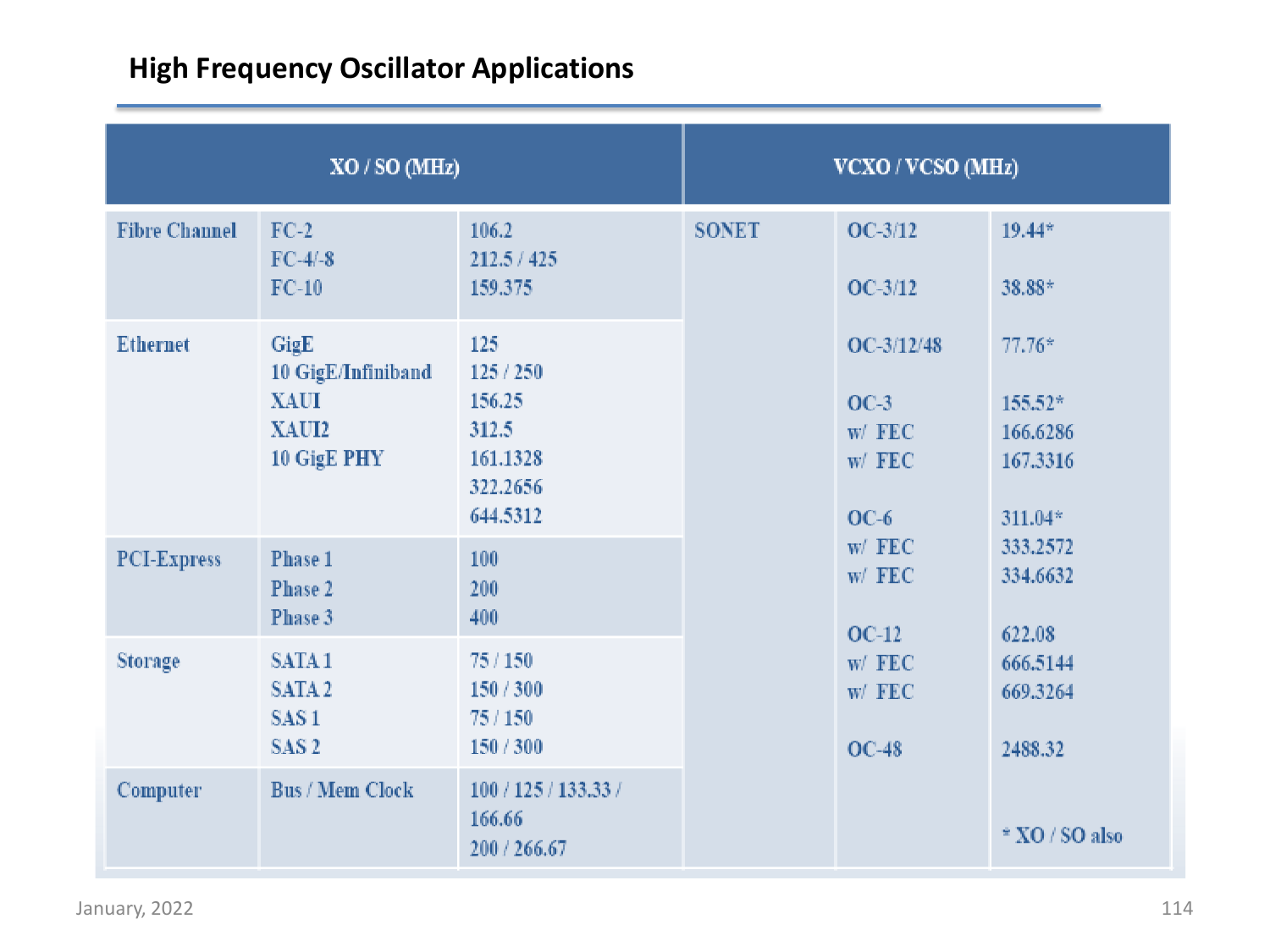

#### **Crystal Oscillators – Low Jitter (SAW)**



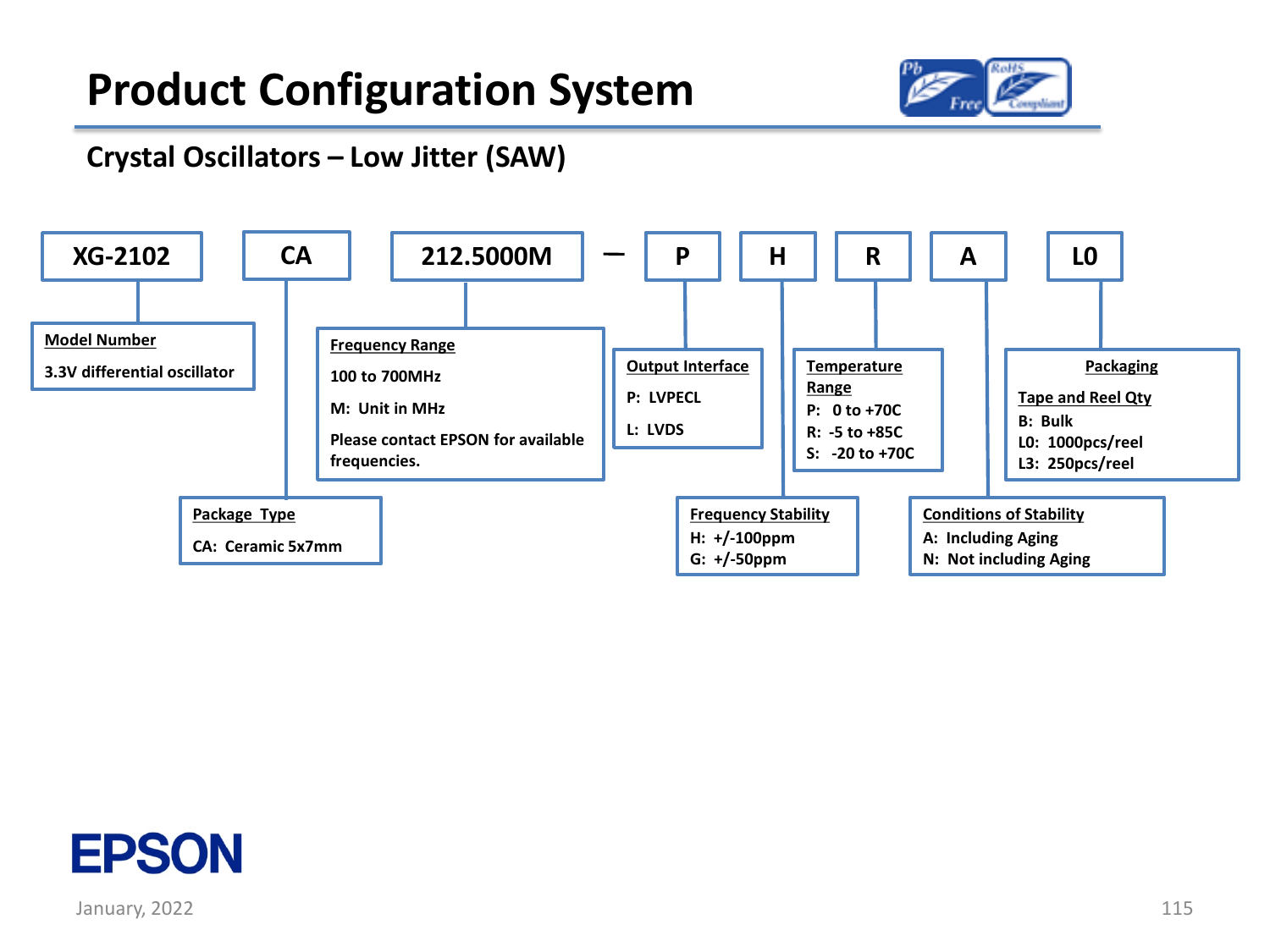

#### **Crystal Oscillators – Low Jitter (SAW)**